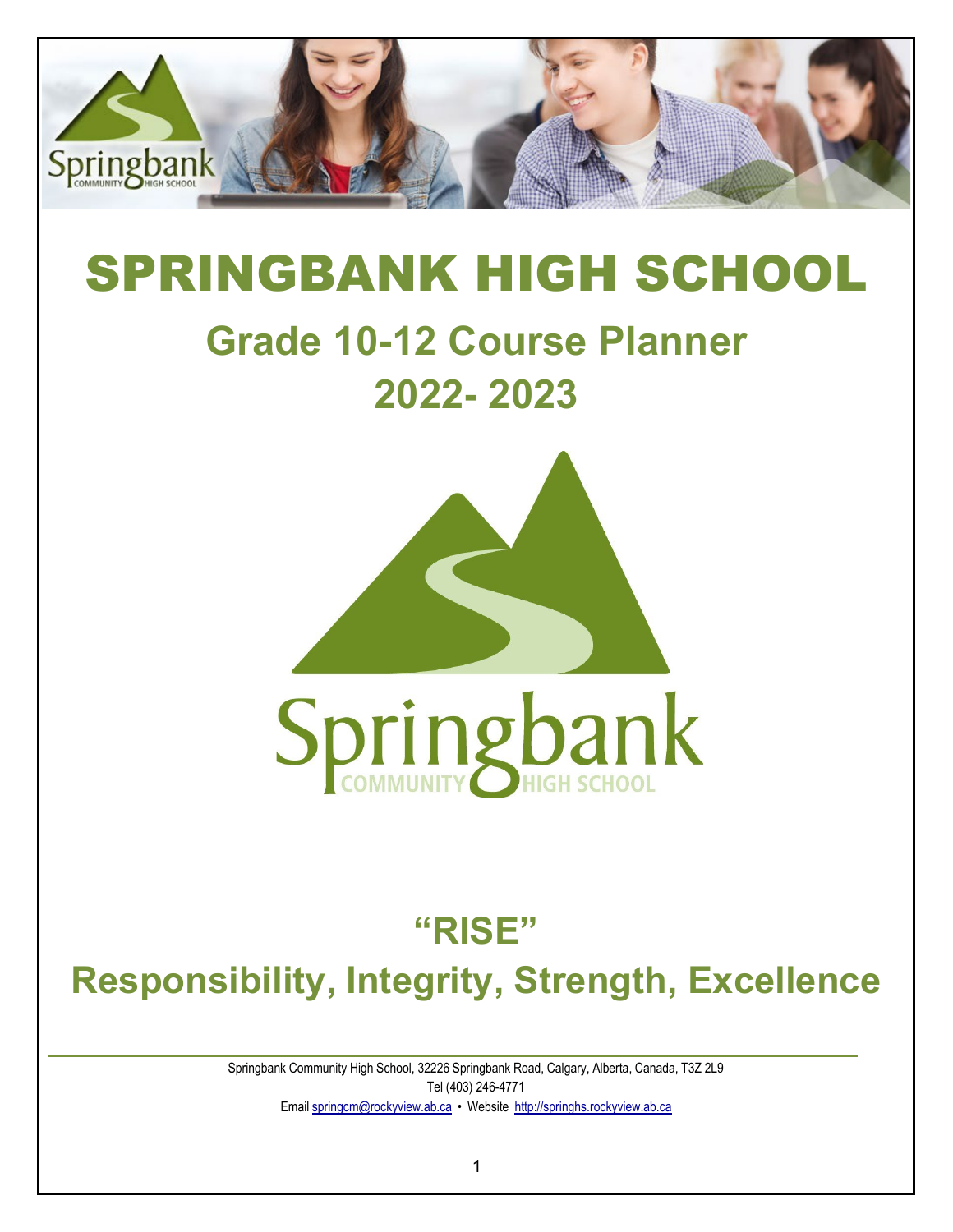# **WELCOME TO SPRINGBANK COMMUNITY HIGH SCHOOL**

Springbank Community High School stands out among high schools in Alberta with well-rounded students prepared to thrive on the global stage. We provide an excellent academic program alongwith vibrant Fine Arts, Career and Technology Studies (CTS), and Second Language programs. We are in partnership with Global Sports Academy, who offer special programming in hockey, golf and multisport. In addition to our core and elective programs, we offer French Immersion for grades 9-12 and Advanced PlacementArt. Our programs are designed by staff so all learners embrace a growth mindset to use skills, knowledge and values to become responsible, productive citizens and lifelong learners.

#### **Planning Your Courses**

This guide is designed to help students plan their high school programs. Program selection should be based on a student's current achievement, teacher recommendations, capabilities, interests and goals. A minimum mark of 50% is needed to continue to the next level in any course sequence; however, the **recommended** mark to continue to the next level may be higher. Recommended marks for advancement are indicated along the arrows in the course flow charts.

It is the responsibility of the student and parent/guardian to ensure the course selections meet the requirements for graduation. Visit the Guidance page on our school website or contact our Career Counselor to learn more about post-secondary education requirements, opportunities and scholarships. Use of myBlueprint will also assist in planning your program (see below).

#### **myBlueprint**

myBlueprint is the foundational educational planning tool used at Springbank Community High School during your four years here. All students will have myBlueprint accounts to assist with setting goals, tracking high school diploma requirements, exploring post-secondary options and researching potential careers.

Head to [www.myblueprint.ca](http://www.myblueprint.ca/) and use the access code "springbank" (lowercase, one word) to open your account today!

#### **myPass**

myPass is an Alberta Education secure self-service website for Alberta students.

Visit [mypass.alberta.ca](https://mypass.alberta.ca/) to request access to:

- View and print diploma exam results
- Order high school transcripts
- View progress towards a credential (diploma or certificate)
- View student personal information
- View and print a Detailed Academic Report (DAR)
- Order additional copies of an awarded credential in English or French
- Request diploma exam re-scores
- View and print letters of confirmation of name, age and enrollment
- Provide third-party (including parents and guardians) access to student's myPass account

Please note that students will no longer receive diploma marks in the mail and must access them through their myPass accounts. It is mandatory that students in grades 10-12 have a myPass account.

#### **Course Load**

Grade 10 students enroll in a eight course load within the regular bell schedule and may not have spares. Grade 11 students enroll can enroll in eight courses within the regular bell schedule or may have up to one spare if they have enough credits. Grade 12 students enroll in six to eight courses within the regular bell schedule and may have up to one spare in each semester. All students may also enroll in one or more of the additional coursesoffered outside the timetable for extra credit. Administration approval is required.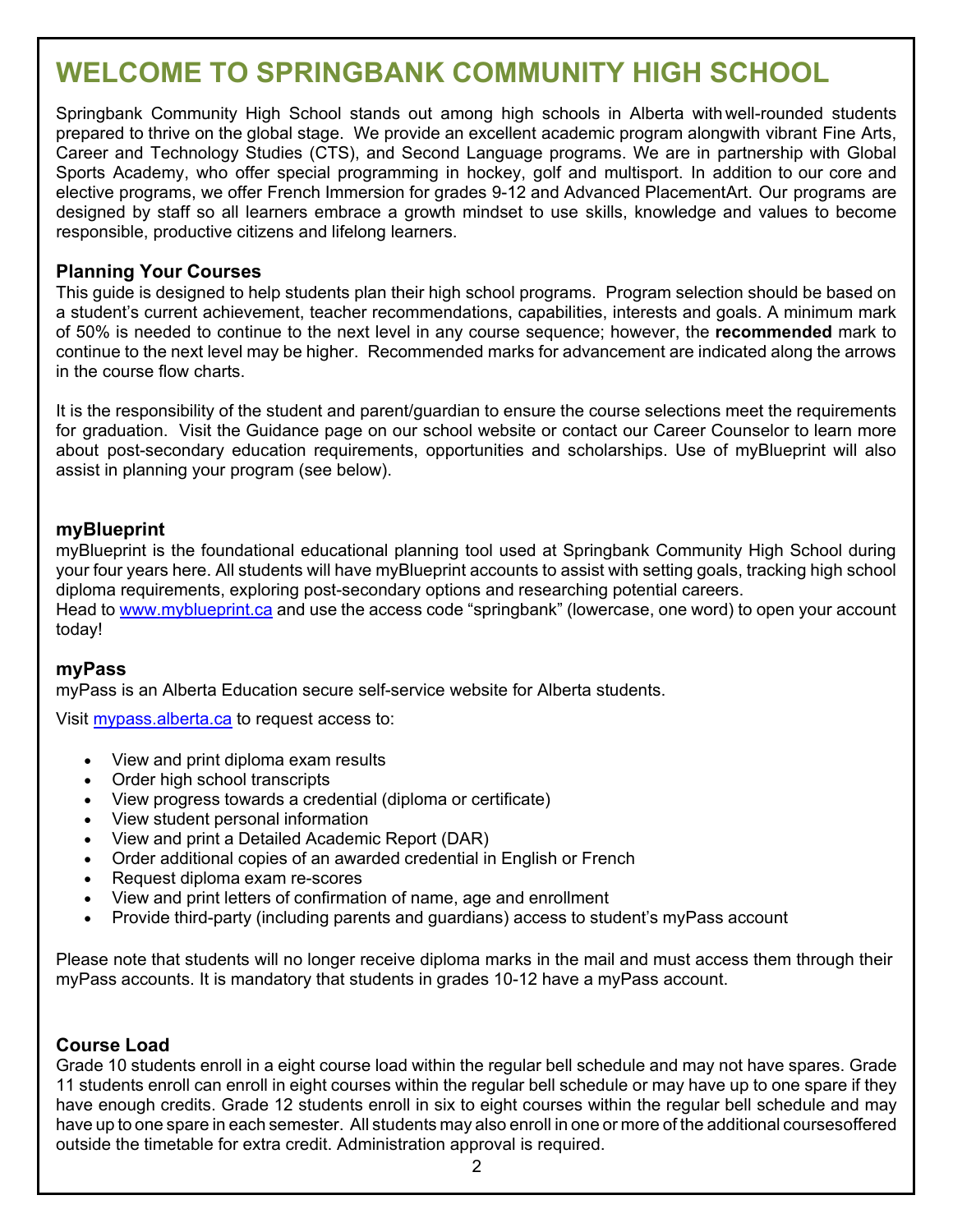#### **Selecting Your Courses**

The programs in this guide are organized by core and elective courses. All students are required to take core courses. Students select from the range of elective courses in keeping with career plans and personal interests. Consider the following before selecting your courses:

- 1. Before you select a course, ensure that you have completed the prerequisite.
- 2. Consult your teacher or the guidance department if you are not sure about the course sequence you should select. Pay attention to teacher recommendations for course selections.
- 3. Review the courses needed to complete the Alberta High School Diploma.
- 4. Confirm the courses required to meet your post-secondary goals.

#### **Course and Timetable Changes**

Essential timetable changes for both *Semester One* and *Semester Two* are to be undertaken in the first week of school. A course drop deadline will be advertised each semester. Only under exceptional circumstances would courses need to be changed at any other time of the year.

Each spring, students select core and complementary courses that form the basis of their schedules. The master timetable is designed and built from these course requests to meet the majority of students' programming needs. It is also the single most critical element in staffing and budgeting for the next school year.

Students must choose carefully as only changes to core classes (based on status of prerequisites) will be considered. In certain specific circumstances, student timetable changes are warranted and necessary. *Requests for timetable changes based on teacher preference or placement with peers will not be authorized by the guidance counsellor or administration.*

Please ensure you make your course selections very thoughtfully and carefully.

**All school fees (with the exception of Global Sport Academy) are estimates based on previous year course fees.**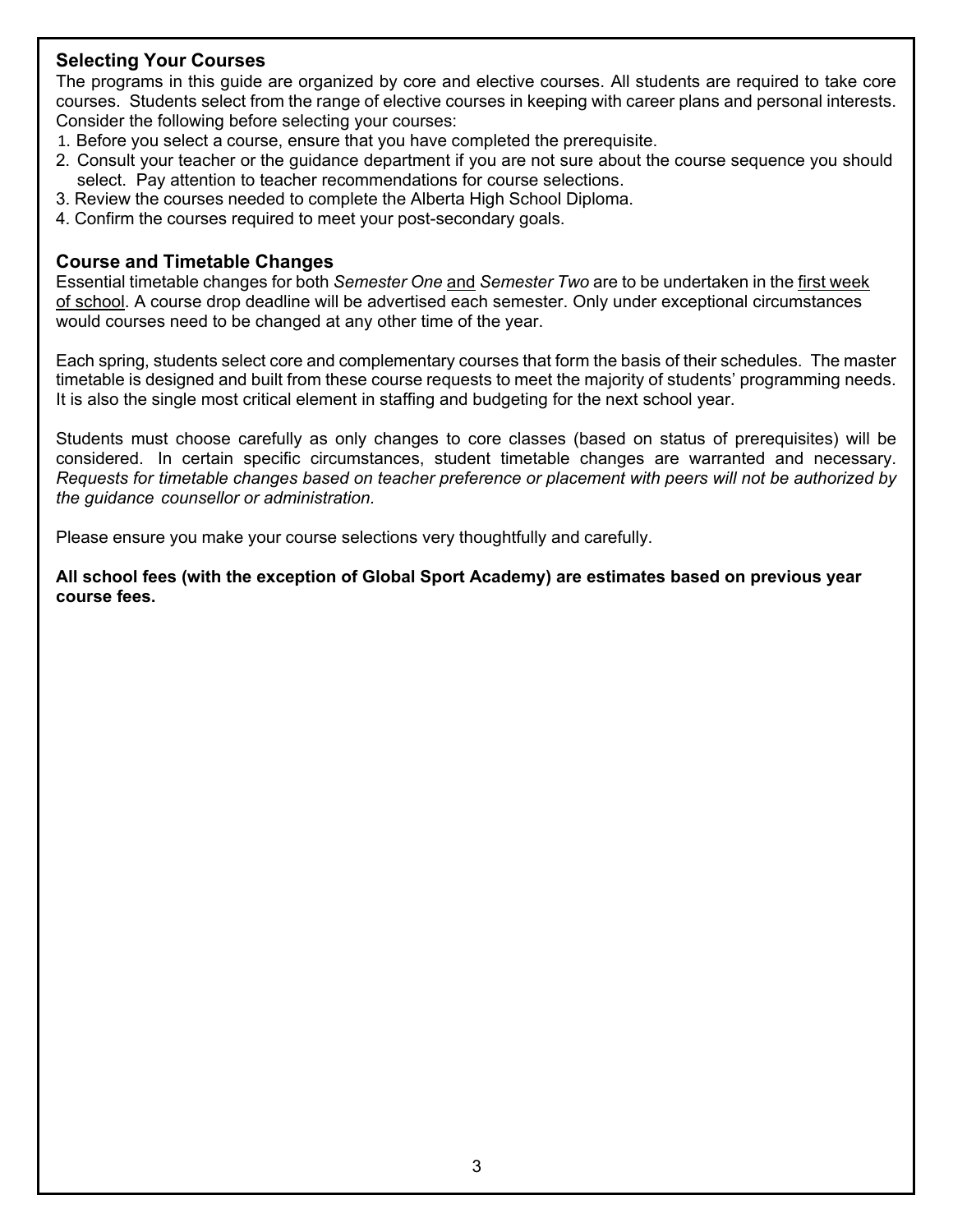#### **Acceleration (Fast Tracking)**

In order to accelerate in an academic course sequence at the next grade level, a student must have a 90% or higher in the prerequisite course (and 90% in the Grade 9 prerequisite), have a teacher recommendation, and there must be space in the class. Grade 10 students may apply to accelerate in one 20-level academic course. Available spots are assigned according to marks. Grade 11 students may apply to accelerate in one 30 level academic course. Grade 11 students, meeting prerequisite requirements may accelerate in a second 30 level academic course with permission from administration.

#### **Advanced Placement (AP) Courses**

AP courses are grade 12 level courses intended for students that have demonstrated academic strength and interest. Students in an AP program write the international AP examination in May. Students are charged an exam fee. At some universities, a score of 4 or 5 (out of 5) is accepted as credential for either course credit or advanced placement into a senior level course. This depends on the particular university requirements and policy. SCHS offers Art 35 AP.

#### **Appeals**

Students and/or guardians wishing to appeal a final grade must do so as soon as possible after the conclusion of a course, but no later than 2 weeks after the last day of Semester One or by August 31<sup>st</sup> for Semester Two. After communicating with the teacher who assigned the final grade, if there is still a desire to appeal the final course grade, an appeal may be made in writing to the Principal of Springbank Community High School and must outline the reason(s) for making the request.

#### **Course Failures**

Students taking a course for the first time will have priority over students who have previously failed a course. Consideration may be given to Grade 12 students who have failed a course required for graduation. Students who have earned a passing grade in a course will not be considered for upgrading.

#### **Course Offerings**

Please note that elective courses must have sufficient enrollment in order to be offered in the timetable.

#### **Online Learning**

WeConnect provides students the opportunity to complete a course on-line through the Rocky View Schools. WeConnect is in a classroom and is supervised by a WeConnect coordinator. Daily attendance is monitored and mandatory. All students in a WeConnect class must complete the work within this classroom. A student may be granted a WeConnect block under the following circumstances:

- 1. A course does not fit in his/her schedule.
- 2. There is not a viable in-class option.
- 3. Graduation credits are required.
- 4. Space is available.
- 5. Approval must be granted by an administrator.

#### **Summer School**

Students may enroll in summer school, and information about summer school becomes available in March. The registration process is discussed in Advisory, announcements, and the Phoenix Flyer. Enrollment is on a first come basis and fills up quickly. Registration with RVSO must be facilitated with the SCHS Guidance Department.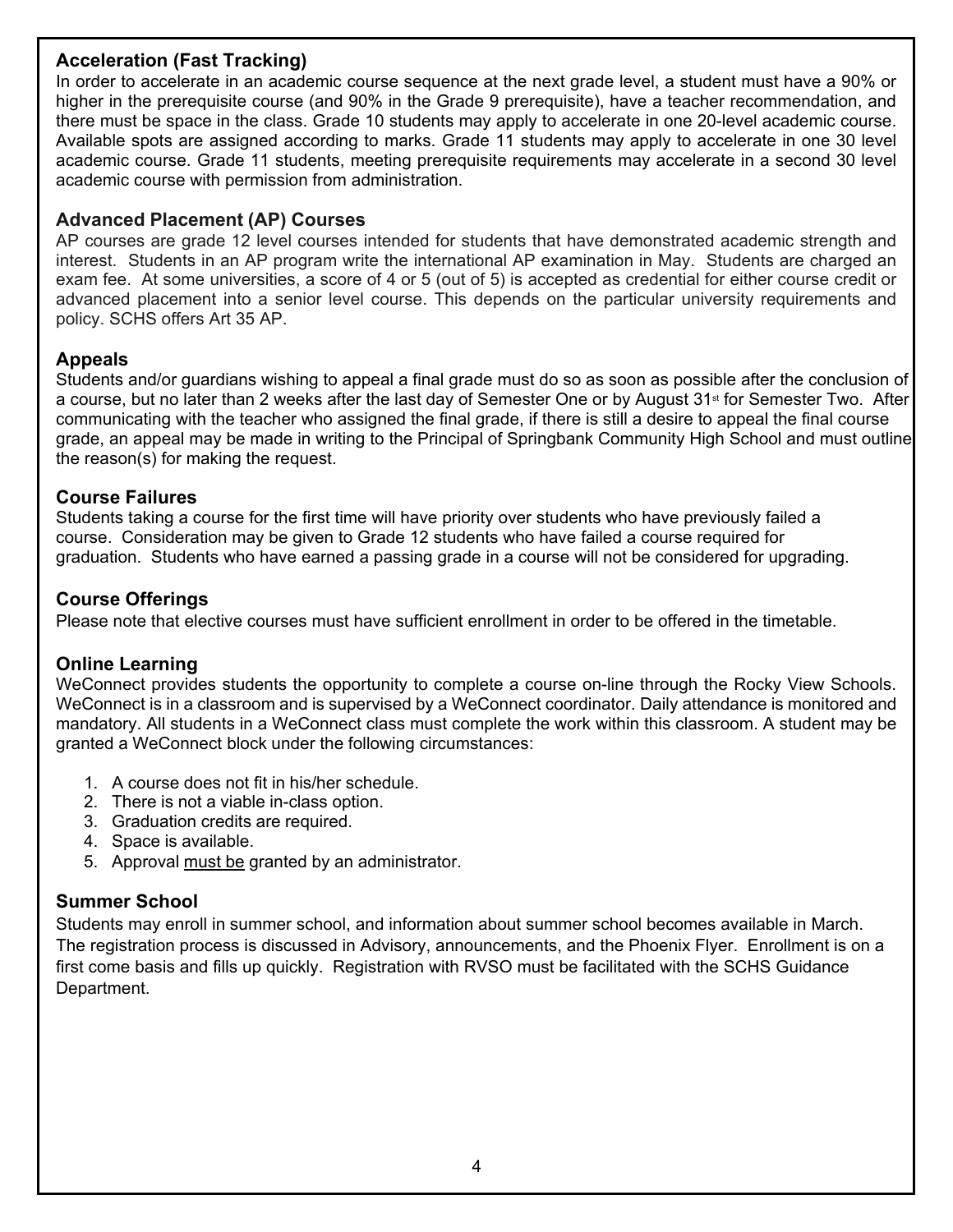# **ALBERTA HIGH SCHOOL DIPLOMA REQUIREMENTS**

#### **Students must earn a minimum of 100 credits and complete the following courses:**

English Language Arts 30-1 or 30-2

Social Studies 30-1 or 30-2

Math 20-1 or Math 20-2 or Math 20-3 or Math 20-4

Science 20 or 24 or Biology 20 or Chemistry 20 or Physics 20

Physical Education 10 (3 or 5 credits)

Career and Life Management (CALM) (3 credits)

#### **Certificate of High School Achievement**

#### **Earn 10 credits in any combination from:**

Career and Technology Studies (CTS): Foods, Media Arts, Sports Medicine, Leadership Fine Arts: Music, Drama, Visual Arts Second Languages Physical Education 20 and/or 30 Knowledge & Employability occupational courses Registered Apprenticeship Program Courses

Locally Developed Courses

Students enrolled in Knowledge and Employability (K&E) courses, or in particular circumstances where a

#### **Earn 10 credits in any 30-level course (In addition to 30 level English and 30 level Social Studies), including:**

30 level Mathematics, Science, Fine Arts, Languages, CTS, Social Sciences, or Physical Education Advanced level (3000 series) in Career and Technology Studies Courses

35 level locally developed/acquired and locally authorized courses

35 level Work Experience

35 level Registered Apprenticeship Program courses

30-4 level Knowledge & Employability courses

student is not registered in K&E courses but who are not on the path for a high school diploma, may work toward a Certificate of High School Achievement (requires a minimum of 80 credits in particular courses).

#### **How credits are awarded:**

One high school credit is equal to approximately 25 hours of instructional time. To receive credits in a course, a student must achieve a minimum mark of 50%. Credits can only be earned once in any course. A grade of 50% must be obtained to proceed to the next course in the sequence. No credits will be granted when the maximum credits in a course have been previously awarded. Students achieving between 40% and 49% in a course may, instead of repeating the course, take a course in an alternative sequence. Students who successfully complete the next level course in the alternative sequence will then be granted retroactive credit for the prerequisite course in that same course sequence. Most Grade 11 and 12 courses require prerequisite courses.

#### **Provincial Diploma Exams**

Provincial Diploma Exams are required in English 30-1 and 30-2, French LA 30-1, Social Studies 30-1 and 30- 2, Mathematics 30-1 and 30-2, Science 30, Biology 30, Chemistry 30, and Physics 30. The final mark in these courses is a combination of a school mark and the provincial diploma mark.

#### **Alberta Education Website**

Visit [http://education.alberta.ca](http://education.alberta.ca/) for more information about curricula and exams.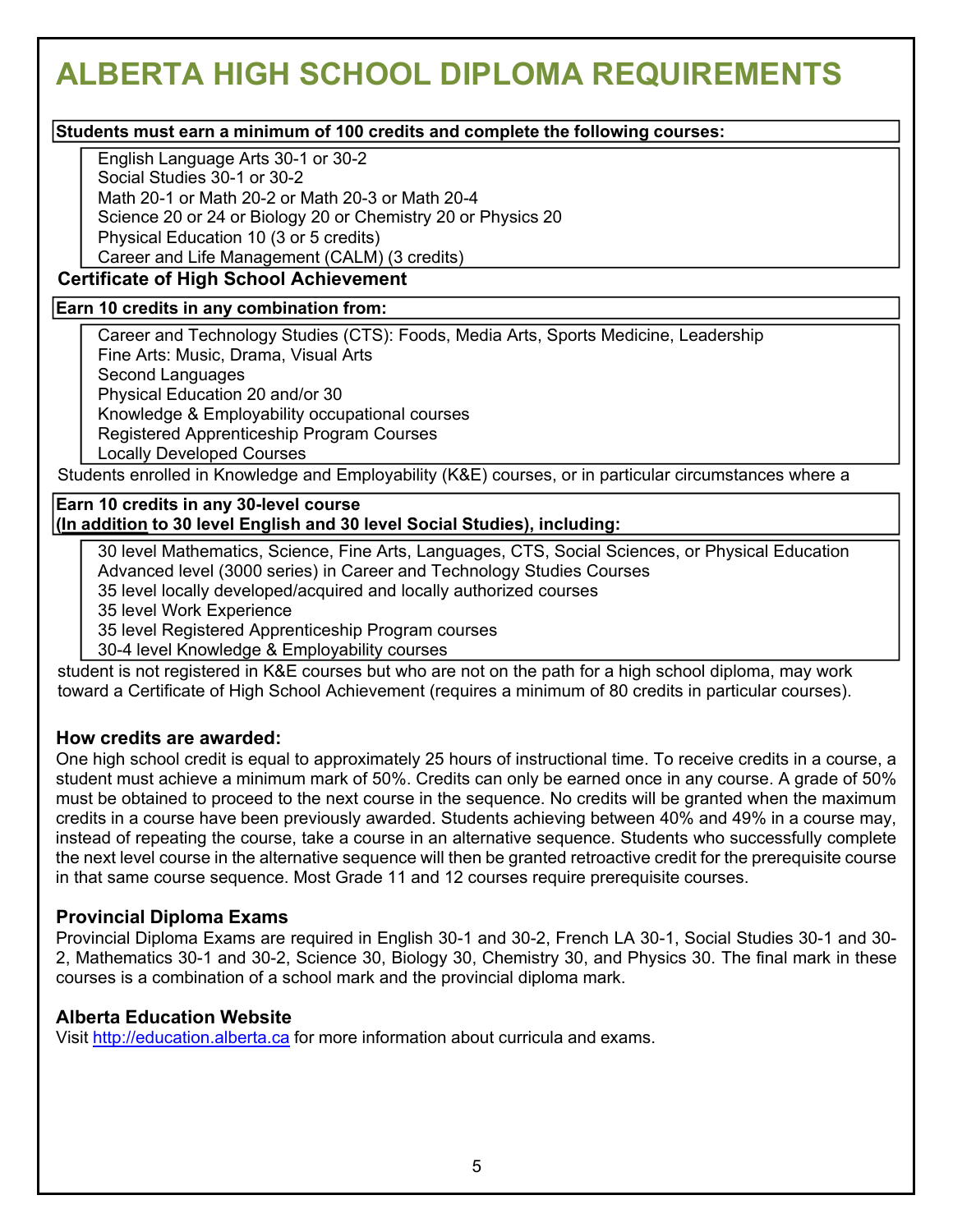# **ENGLISH**

#### **English – 1 (5 credits)**

This program sequence is designed for students with strong reading and communication skills and an interest in literature. Students will be asked to respond critically and personally to a wide variety of texts. Successful completion of English 30-1 is a requirement for entrance to most university and some other post-secondary programs.

#### **English – 2 (5 credits)**

This program sequence is designed to help students build confidence as they develop their English skills for school success, future careers and life goals. Successful completion of this program provides access to most certificate/diploma programs in colleges and technical institutions.

#### **English Course Sequences (Recommended)**



#### **Reading 15/ English 10 Cohort (10 credits)**

This full year course offers a unique opportunity for students to further develop their reading and technical writing skills prior to completing ELA 10-1 or 10-2. Using evidence-based and personalized intervention strategies,students will practice and refine fluency and comprehension skills and then engage in ELA 10 content. For a total of 10 credits, this cohort of students will complete Reading 15 in the first semester, followed by ELA 10–1 or 10-2 in the second semester. This course has particular value for students who are looking to enhance their literacy skills and strategies and/or require additional support engaging with grade level texts.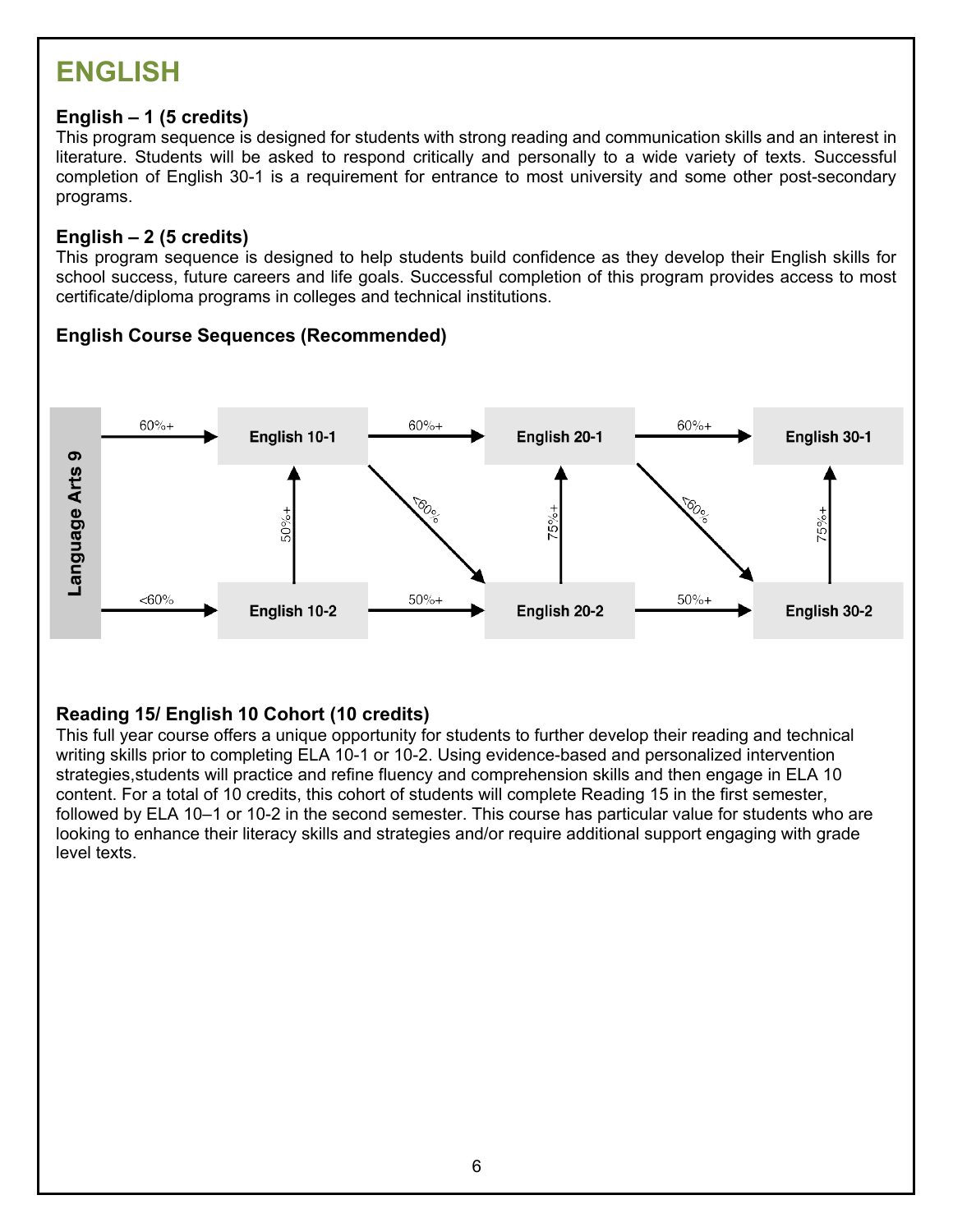# **SOCIAL STUDIES**

#### **Social Studies – 1 (5 credits)**

This program sequence is designed for academic students with strong communication skills. Students in Social 10-1 explore the origins of globalization and its impact, locally, nationally and internationally, on culture, economies, human rights and quality of life. Social 20-1 students explore the complexities of nationalism in Canadian and international contexts. Students in Social 30-1 explore the origins and complexities of ideologies and examine multiple perspectives regarding the principles of classical and modern liberalism. Successful completion of Social Studies 30-1 is a requirement for entrance to most university and some other postsecondary programs.

#### **Social Studies – 2 (5 credits)**

This program sequence begins in Social 10-2 in which students explore the history of globalization and its effects on land, culture, human rights and quality of life. Students in Social 20-2 examine historical and contemporary understandings of nationalism in Canada and the world. In Social 30-2, students examine the origins, values and components of competing ideologies. Successful completion of this program provides access to most certificate/diploma programs in colleges and technical institutions.

#### **Social Studies Course Sequences (Recommended)**

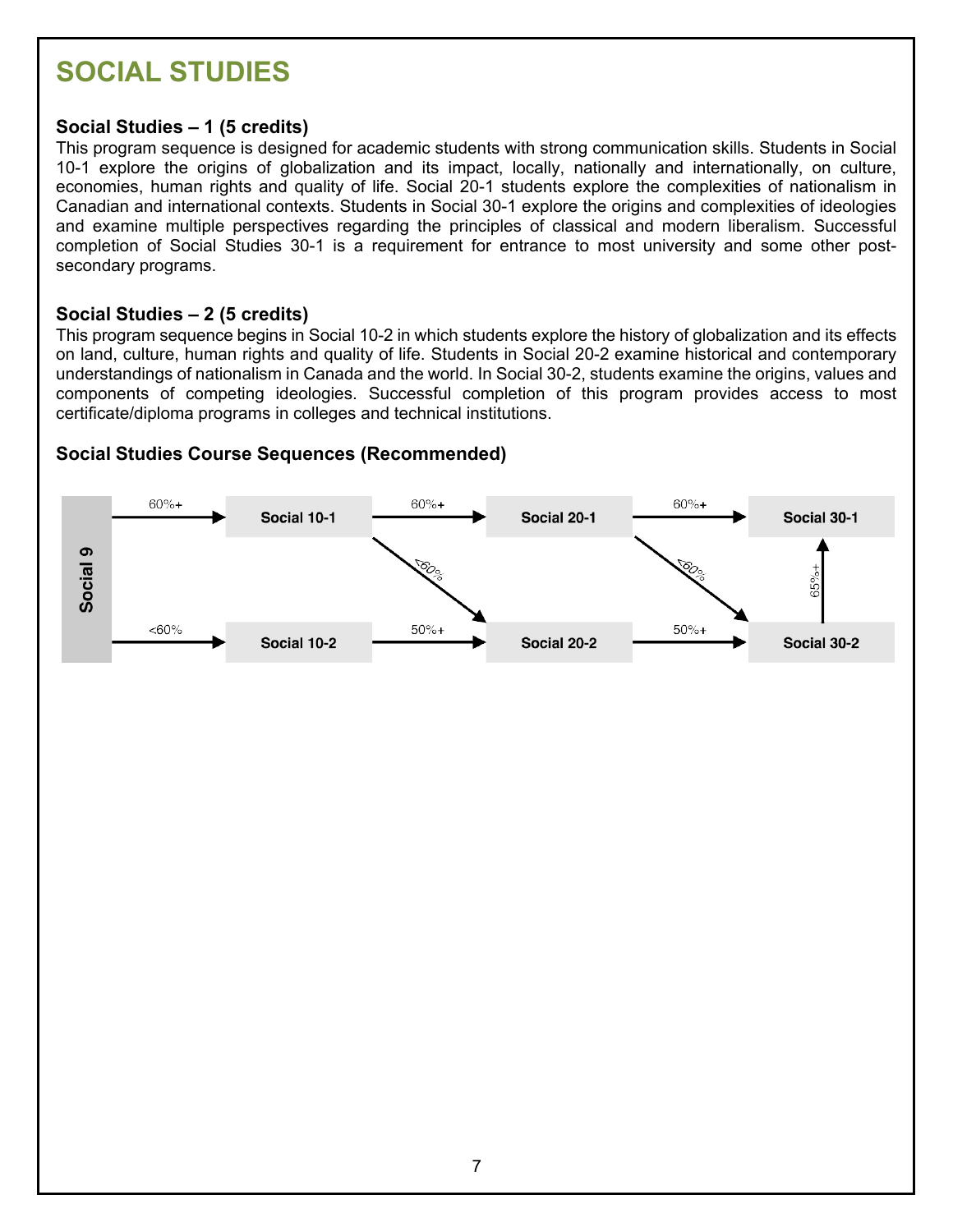# **SOCIAL SCIENCE ELECTIVES**

Minimum number of registrants must be achieved for these complementary courses to run.

#### **Contemporary Western Philosophy 20 (3 credits) & Philosophies of Man 30 (3 credits) Note – courses do not have to be taken together, but in some cases is recommended Recommended Prerequisite: at least a 65% in ELA 10-1 and Social Studies 10-1**

Ever wonder what all this life is for? Like to argue your opinion? What does 'meaning' actually mean? What is 'good' and what is 'beautiful'? Why are there so many religions in the world? Why is there so much suffering? These two courses of three credits each dive into the questions that are at the root of all humanity. In addition to learning the meaning of cool words like 'epistemology,' 'hermeneutics,' 'ontology,' and 'existentialism,' you get to explore the history of Western thought in more traditional areas of ethics, politics, economics, and religion. We'll be reading deeply and widely, from Plato and Aristotle, to Marx and Freud, to Nietzsche and Russell.

#### **General Psychology 20 (3 credits) No Prerequisite Additional Fee Required (\$15.00)**

This course is designed to present basic psychology as a social science and to promote curiosity about the causes of human behavior. A few of the topics covered include familiarity of main psychologist, multiple intelligences, processes of thinking, facing frustration and conflicts as well as personality and behavior disorders and treatments. This class has a few field trips, one to the "Locked Room" and the other to "Drug Court." The course is discussion based, with a few assignments and a project per unit.

#### **Experimental Psychology 30 (3 credits) No Prerequisite**

#### **Additional Fee Required (\$15.00)**

Through study and independent research students will gain an understanding of scientific methods, intelligence and intelligence testing, personality, statistical analysis and various therapies used in the treatment of psychological disorders. Students may be required to complete an independent research project including design, data collection, analysis and interpretation.

#### **Applied Sociology 30 (3 credits) No Prerequisite**

#### **Additional Fee Required (\$15.00)**

Students will demonstrate understanding of group behaviour based on fact, rather than opinion, understand sociological perspective, analyze environmental occurrences objectively, understand societal influences on our own lives and visualize our role in societal change.

#### **Western World History 30 (3 credits)**

#### **Recommended Prerequisite: at least a 65% in Social Studies 10-1 or 10-2**

The understanding of, and value of creative understanding in the human condition cannot be overstated. In today's city-based society, almost everything we encounter has been created by someone. The study of history and geography and the creative and innovative solutions this makes possible is essential to a well-rounded functioning member of society.

#### **World Geography 30 (3 credits)**

#### **Recommended Prerequisite: at least a 65% in Social Studies 10-1 or 10-2**

Students will look at world patterns of population and settlement, mankind's use of the Earth, and world patterns of physical elements through an online project-based learning model.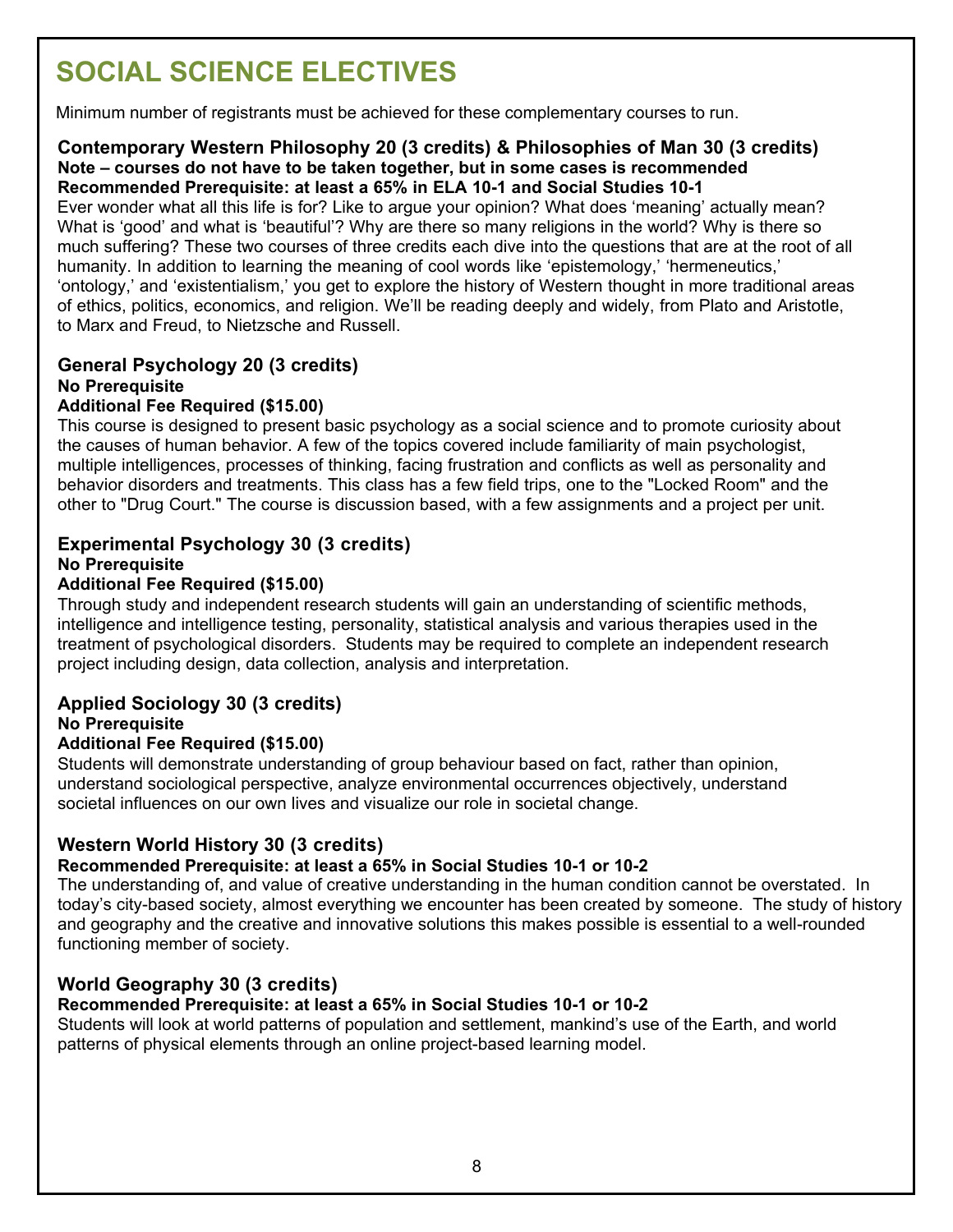# **MATHEMATICS**

#### **Math 15/10C Cohort - Space is limited – (10 credits)**

This full year course cohort aims to provide students an opportunity to be successful in mathematics and have them reach their full potential as engaged learners by providing them first with additional strategies, alternate approaches, resources and time with the ultimate goal of learners enrolling in Mathematics 10 Common. Students enrolled in Math 15 will be in a full year cohort, with the objective that they will complete Math 15 in the first semester and continue on to Math 10C in the second.

#### **Math 10C • 20-1 • 30-1 (5 credits)**

This course sequence is designed to provide students with the mathematical understandings and criticalthinking skills identified for entry into post-secondary programs that require the study of calculus such as engineering, mathematics, sciences, and some business studies. Topics include algebra and number; measurement; relations and functions; trigonometry; and permutations, combinations and binomial theorem.

#### **Math 10C • 20-2 • 30-2 (5 credits)**

This course sequence is designed to provide students with the mathematical understandings and criticalthinking skills identified for post-secondary studies in programs that do not require the study of calculus including arts programs, some engineering technologies, medical technologies and some apprenticeship programs. Topics include geometry, measurement, number and logic, logical reasoning, relations and functions, statistics, and probability.

#### **Math 10-3 • 20-3 • 30-3 (5 credits)**

This course sequence is designed to provide students with the mathematical understandings and criticalthinking skills identified for entry into the majority of trades and for direct entry into the work force. Topics include algebra, geometry, measurement, number, statistics and probability.

#### **Math Course Sequences (Recommended)**

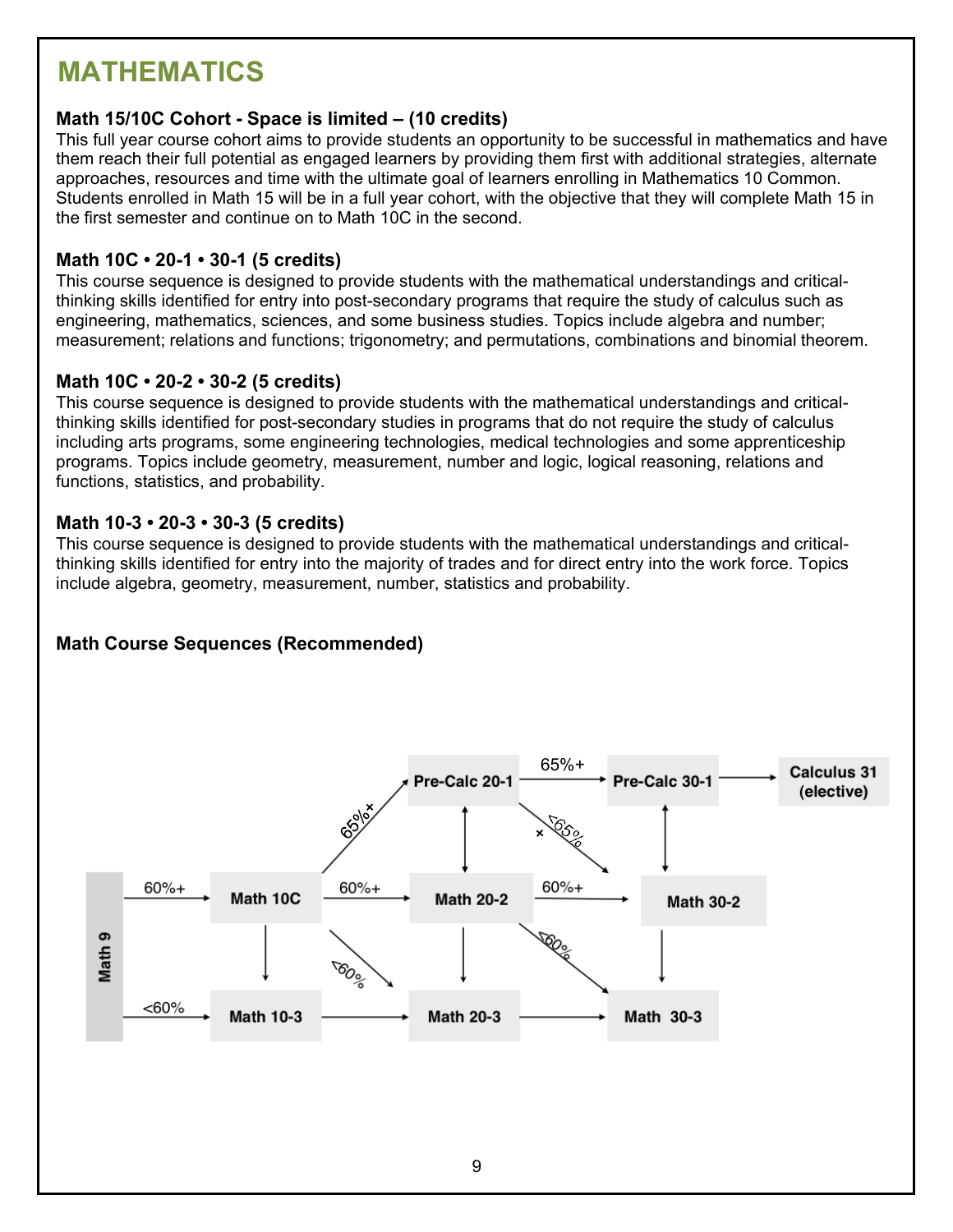# **SCIENCES**

#### **Science 10 • 20 • 30 (5 credits)**

This program sequence provides students with a unified view of the biological, chemical, physical and earth sciences and an awareness of the connections among them. Science 10 is the prerequisite for all 20 level science courses. Students may take Science 30 with a grade of 50% or higher in *any* 20 level science course. Science 30 is accepted for entrance into university and post-secondary programs. It is a great course sequencefor students who are looking to enter programs in Bachelor of Arts or Business areas.

#### **Science 14 • 24 (5 credits)**

This program explores general topics in biology, chemistry, and physics as they relate to life, environmental issues, societal concerns, and the development of new technologies. It's sequence meets the basic requirements for an Alberta High School Diploma and is designed primarily for students planning to enter apprenticeships and trades.

#### **Biology 20 • 30 (5 credits)**

This program sequence begins in Biology 20 with a study of Energy & Matter Exchange in the Biosphere, Ecosystems and Population Change, Photosynthesis & Cellular Respiration and Human Systems. Biology 30 emphasizes adaptation and change and covers Nervous and Endocrine Systems, Reproduction & Development, Cell Division, Genetics & Molecular Biology and Population & Community Dynamics.

#### **Chemistry 20 • 30 (5 credits)**

This program sequence is designed to study matter and its changes. Chemistry 20 students explore Chemical Bonding, Gases, Solutions, Acids & Bases and Quantitative Relationships in Chemical Changes. Chemistry 30 examines Thermochemical Changes, Electrochemistry, Organic Compounds and Chemical Equilibrium.

#### **Physics 20 • 30 (5 credits)**

This program sequence begins in Physics 20 with a study of Kinematics, Dynamics, Periodic Motion and Conservation of Energy. Physics 30 students study Momentum & Impulse, Forces & Fields, Electromagnetic Radiation and Atomic Physics. It is recommended that students should have successfully completed Math 20-1 or Math 20-2 prior to taking Physics 20 or 30.

#### **Science Course Sequences (Recommended)**

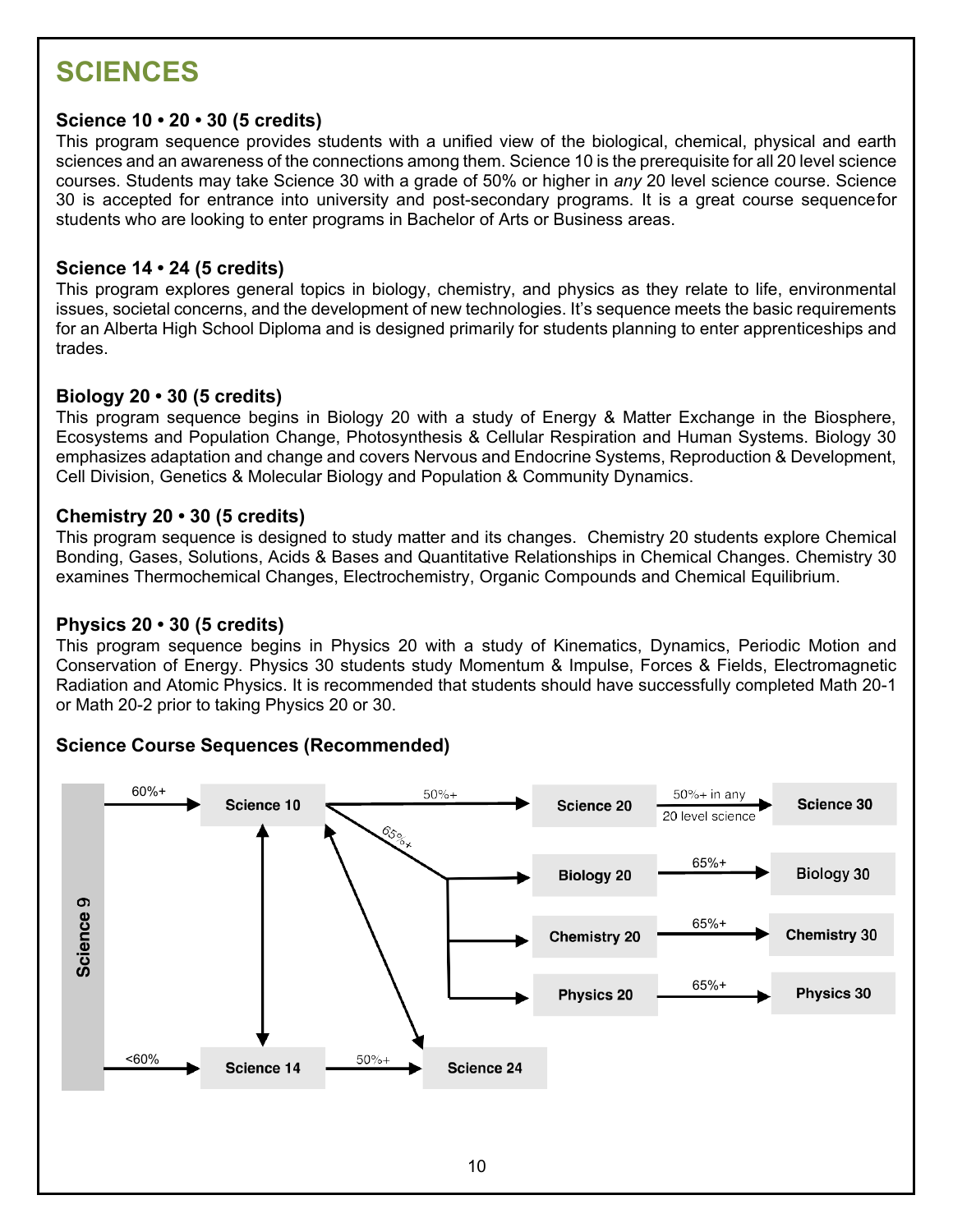# **KNOWLEDGE & EMPLOYABILITY (K&E) COURSES (5 credits)**

Knowledge and Employability courses are available to students in Grades 9 through 12 who meet specific criteria. These courses are intended to provide students with opportunities to experience success and become well prepared for employment, further studies, active citizenship and life-long learning. Knowledge and Employability courses include and promote workplace standards for academic, occupational, and employability skills; practical applications through on- and off-campus experiences and/or community partnerships; career development skills to explore careers, assess career skills and develop a career-focused portfolio; and interpersonal skills to ensure respect, support and cooperation with others at home, in the community and at the workplace.

Knowledge and Employability courses are designed to provide entry-level employment skills. When finished, students will achieve a **Certificate of High School Achievement**. Some students may transition successfully from Knowledge and Employability courses to other courses to achieve a high school diploma, or to postsecondary opportunities (e.g. some colleges, some apprenticeship programs). Reviewing each student's learning plan on an annual basis will assist in adjusting his or her goals and courses as needed. Please see the Guidance Department for more information about K&E.

## **LEARNING STRATEGIES (3 credits)**

Learning Strategies is a course designed for students in Grades 10 to 12 who wish to gain credits while developing and/or increasing study skills, understandings, literacies, and values. This course engages students to respond to their individual learning needs in respect to their courses of study. In collaboration with teachers, educational assistants, peers and parents/guardians, students will explore, deepen, develop and apply a range of strategies for academic success. This course is designed to augment learning opportunities to support a student's pursuit of academic achievement, responsible citizenship, and personal well-being. The course sequence is founded upon self-advocacy, resiliency, communication skills, problem-solving skills, and ethical understandings. The key outcomes explored are: Understanding the Self as a Learner, Goal Directed Behaviour, Organization and Time Management, Understanding the Learning Process, Study and Test Taking Strategies, Assessment and Evaluation and Self-Advocacy. **While this course is open to all students, priority is given to students with an Alberta Special Education Designation.** Students are able to earn 3 credits for each level and in many cases can apply the 30 level mark toward their grade point averages.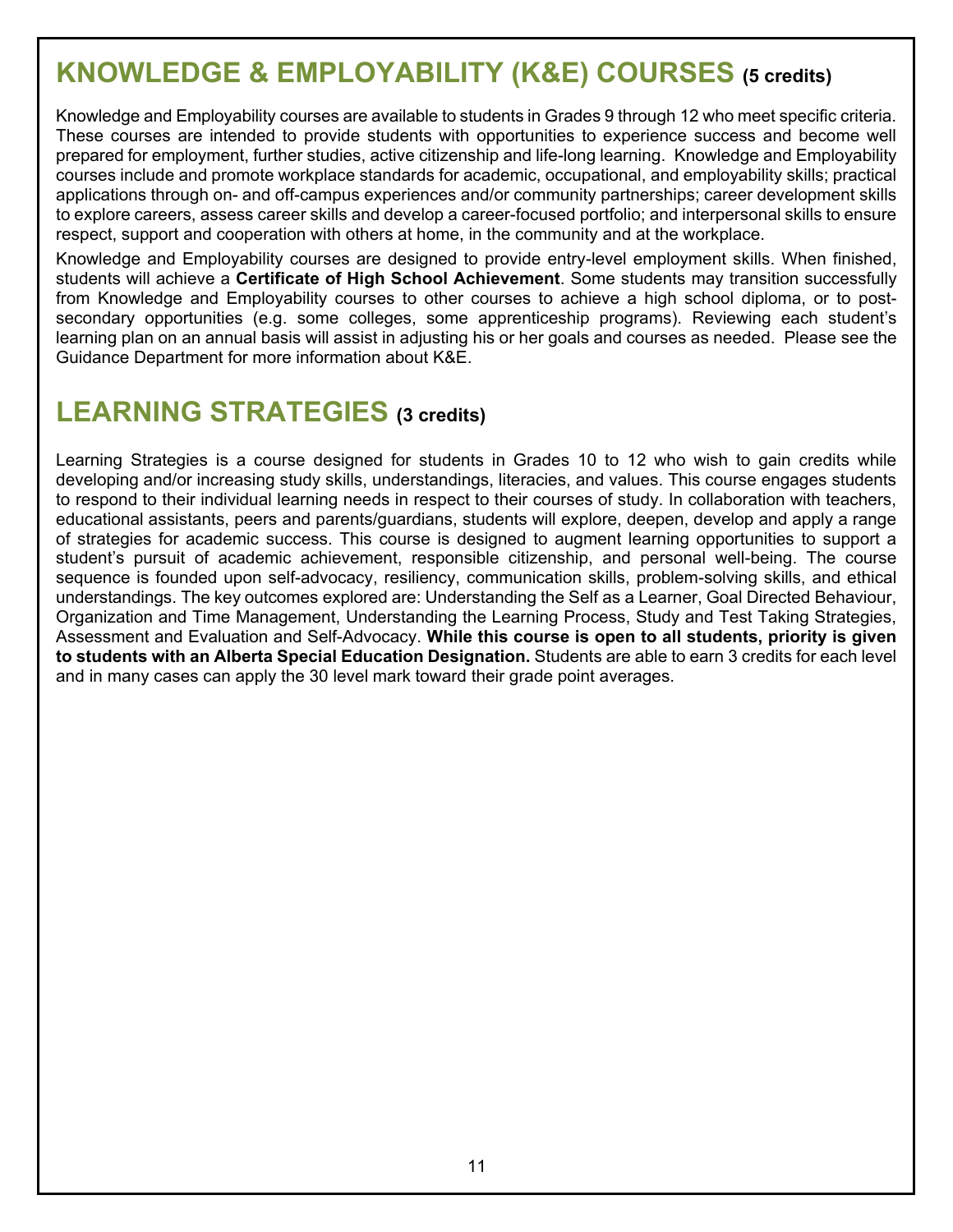# **PHYSICAL EDUCATION**

#### **Physical Education 10 • 20 • 30**

#### **Physical Education 10 Prerequisite: None Physical Education 20, 30 Prerequisite: Previous level Additional Fee Required (\$135.00 Phys Ed 20&30)**

In this program sequence students develop knowledge, skills and attitudes necessary to lead active, healthy lifestyles. Students participate in activities from all five dimensions of the PE curriculum: Dance, Games, Flexibility, Activities in an Alternative Environment and Individual Activities. PE10 students take 3-credits in one semester along with 3-credit CALM. PE20 and PE30 are full semester courses that explore a variety of activities that further develop healthy habits and lifestyle. Off-site activities may include: bowling, skiing/snowboarding, laser tag, archery or swimming.

#### **Physical Education 10 • 20 • 30 - Health and Wellness & Lifestyle Activity (Non-Competitive)**

While covering the curriculum guidelines, the focus is more on non-competitive activities, which emphasize wellness and games. The units covered in this course will include: yoga, Pilates, skating, curling, spin, meditation, low organizational games, and fitness programs with current trends. Phys Ed 20 and 30 may include off-site activities of hiking, yoga, wall climbing, snowshoeing or bowling.

#### **Physical Education 10 • 20 • 30 - Athletics, Fitness & Games (Competitive)**

In this course, students will participate and challenge themselves in competitive game settings that may include volleyball, basketball, football, badminton, soccer and other sports. Fitness, wellness and low organizational games may also be a focus.

#### **Outdoor Education (Wildlife) 10 Additional Fee Required (\$375.00)**

#### This is an experiential course where students learn in a variety of settings. There is the potential to earn 5 credits over the semester. The course is module based with the successful completion of each module earning 1 credit. Module examples are: Consumerism, Forestry in Canada, Wildlife Diversity, Outdoor Cooking, Outdoor Survival Skills, Environmental Stewardship and Ecotourism. Eachmodule will involve research, problem solving, analysis and group work. Students will be immersed in practical situations where they will learn to cook in the outdoors, build a shelter, protect and explore the environment and work as a team. The course will also have a field trip component. Students should expect to learn how to safely participate in activities such as cross-country skiing, snowshoeing, hiking, biking, canoeing, camping, etc. These field trips are designed for students who are interested in gaining a genuine appreciation for their natural surroundings.

*Please note*: Students are expected to miss about 4-6 days of school in order to participate in the practical portion of the course. Students' attendance is mandatory.

#### **Outdoor Education (Wildlife) 20**

#### **Prerequisite: Previous level**

#### **Additional Fee Required (\$475.00)**

This year long activity-based course provides students with opportunities for in-depth practical studies and experiences. Students will develop leadership and interpersonal skills while promoting an appreciation of the environment and the benefits of being physically active in a challenging yet safe environment. Students will partake in 3-4 overnight field trips (2-3 nights), possibly extending into the weekend. In addition to field trips, there will be mandatory classes conducted during **focus/flex** sessions (approx. one a week) that will be used for course work. Course work will be used to work on a chosen Alberta Learning module (5 in total), as well as time needed to prepare and organize for field trips.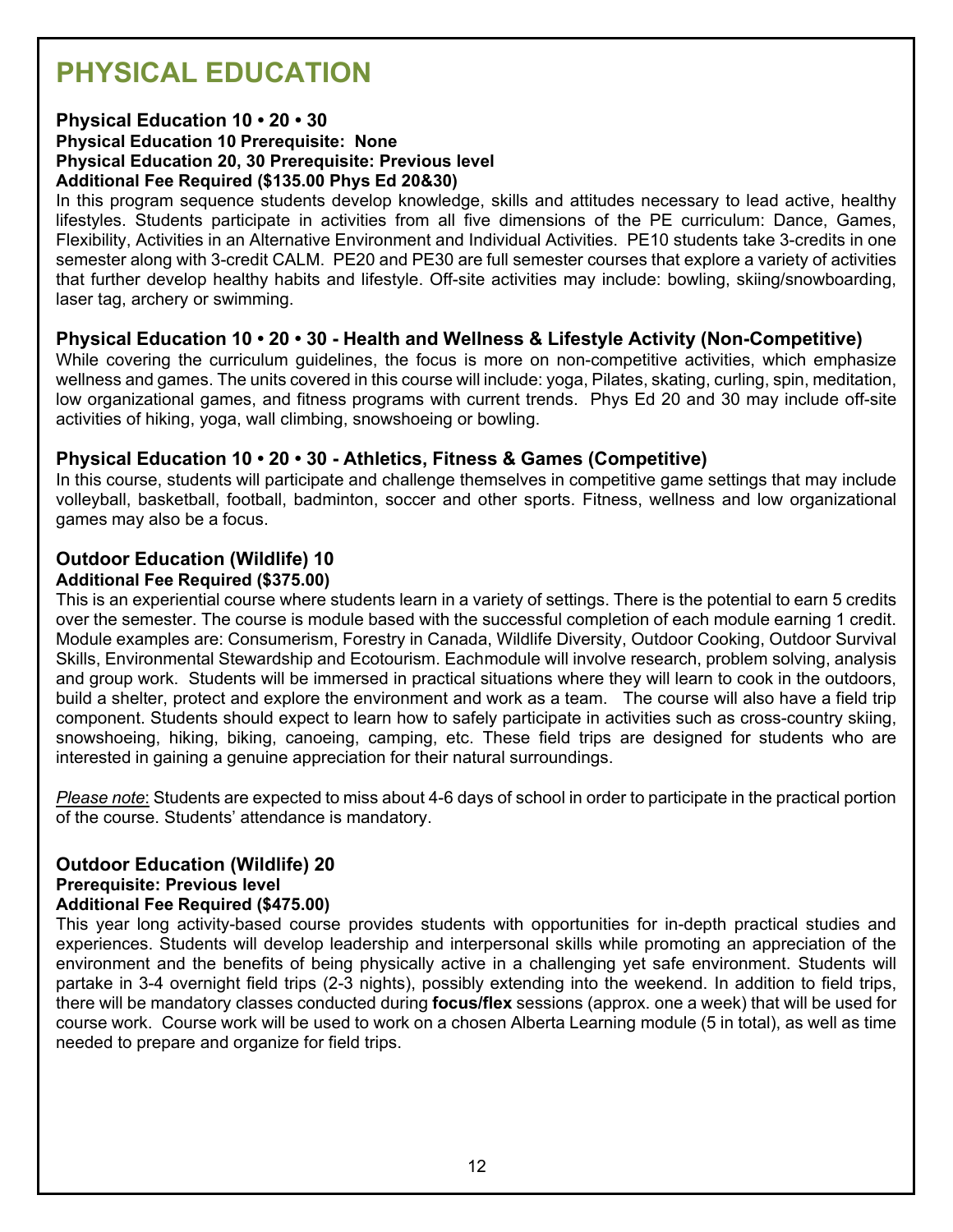#### **Sports Medicine 10 • 20 • 30 Sports Medicine 10 Prerequisite: None Sports Medicine 20 • 30 Prerequisite – Previous Level Additional Fee Required (\$50.00)**

This incredible option is excellent for a student who is interested in anatomy, physiology and athletic injuries. This is a great complementary course to biology and useful for post-secondary pursuits in kinesiology and health sciences. Students have the opportunity to earn five modules in each course. These modules focus on injury management, taping skills, learning the musculoskeletal system, and preventing injuries from occurring. In addition, students will discover the future career options and pathways in the realm of sports medicine and athletic therapy.. One-credit courses in Sports Medicine 10 include Caring for Body Systems, Musculoskeletal System, Injury Management, Technical Foundations for Injury Management and Health Services Foundations.

In Sports Medicine 20, after a brief review of the key systems and taping practices, students will progress onto an investigation of the complementary therapies available to injured athletes. Later in the course they will do an entire module dedicated to sport nutrition in order to achieve optimal performance for sport and recreation. There is also a self-directed module where students create a project to explore a topic in the field that is of interest to them. In the past students have relished this option and have found it to be an empowering and successful experience. One credit modules in Sports Medicine 20 include Integrative Health, Injury Management 2, HCS Project A, Nutrition for Recreation, Activities & Sport and "The Anatomy of Joints" and "Pain and Pain Management".

Sports Medicine 30 is the most advanced level that we offer at the secondary level. In this course students will learn how to formulate an athletic training program to ensure success and reduce the potential for injuries. Students will explore training tactics, strategies, and methods in the classroom and in training facilities. In addition, students will learn how to combat some of the mental challenges that face athletes withinthe sport domain. They will explore ways to enhance their mental performance in order to reach their goals. We will also investigate how the heart adapts and responds to training and how to prolong one's active lifestyle. Furthermore, students will gain the most up to date knowledge regarding first aid and AED use and application. One credit modules in Sports Medicine 30 include Foundations for Training, Sport Psychology 1, Athletic Development, Cardiovascular System, and First Aid/CPR.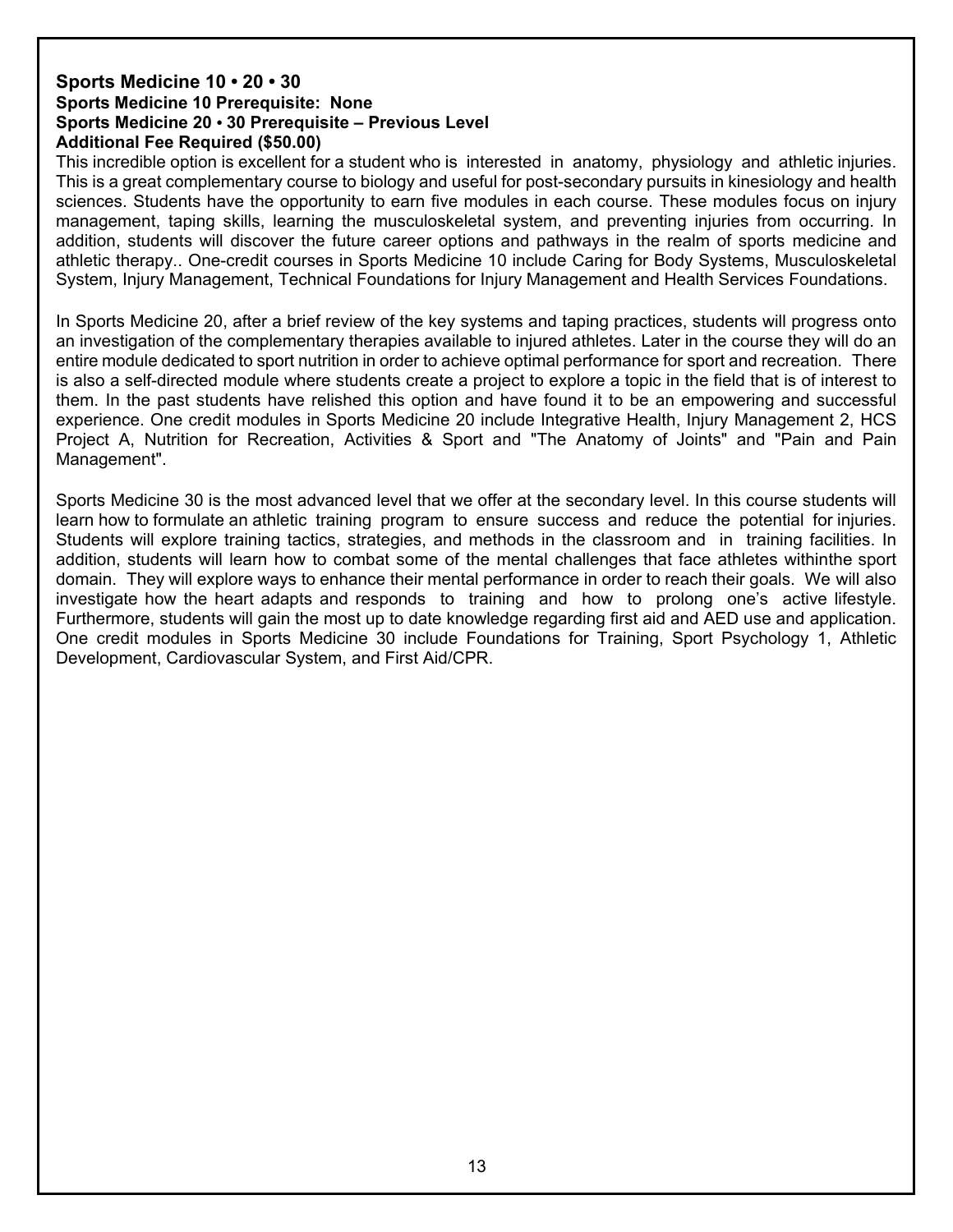# **SCHS SPORT ACADEMY/GLOBAL SPORT ACADEMY GROUP**

#### **Global Sport Academy (Male & Female)**

**Partnership with SCHS and Global Sport Academy Group – Application to program is required via the Global Sport Academy website and additional fees apply (Hockey- \$6875, Golf- \$8225, Athletics - \$TBD)**

#### **SCHS Sports Academy 10 - Prerequisite: Approval of application and acceptance into the program SCHS Sports Academy 20, 30 - Prerequisite: Previous Level (or approval by school and Academy personnel)**

The Springbank Sport Academy program powered by Global Sport Academy Group, allows motivated and passionate young student athletes an avenue to pursue their academic and athletic goals in a unique and integrated setting. The program, offering hockey, golf, and multisport has a state of the art curriculum delivered, in partnership with SCHS, by industry leaders in athletic, leadership and academic training modules. The program also allows students to earn credits toward graduation in grades ten through twelve. This course may include physical education and complementary course credit. Further information regarding this course offering is available online at [https://villagesports.ca/education/global-sport-academy.html.](https://villagesports.ca/education/global-sport-academy.html) Students registering in the SCHS Sport Academy do NOT register separately in physical education. *Global is subject to sufficient enrollment. Wait list will apply if course is full.*

### **CAREER & LIFE MANAGEMENT (CALM)**

**CALM is a 3-credit required course for an Alberta High School Diploma.** The aim of CALM is to enable students to make well-informed, thoughtful decisions and choices in all aspects of their lives, developing behaviors and attitudes that contribute to well-being and respect of self and others, now and in the future. This course examines Resource Choices, Career & Life Choices and Personal Choices. High school students can earn their CALM credits in the following ways:

#### **CALM In Class** (available for Grade 10)

Grade 10 students will be registered in CALM alongside PE10 in one semester.

#### **CALM Summer 2022** (available for Grades 11 & 12 only)

Summer CALM is taken online in July and August 2022. This course is not available to students *entering* Grade 10.

#### **CALM Independent** (available for Grades 11 & 12 only)

Independent CALM is for students who did not complete CALM in grade 10 as is taken online during the school year, in addition to a full course load.

## **ALTERNATIVE ELECTIVES**

#### **Dual Credit Opportunities with SAIT, Olds College and The University of Calgary**

Dual Credit is an opportunity for high school students in Grades  $10 - 12$  to earn high school and post-secondary credits at the same time. The offerings change from year to year and are updated by our partner institutions each fall and winter semester. Please refer to the *RVS [Community](https://rvsclc.rockyview.ab.ca/) Learning Centre* website for more information. These courses are offered outside of the timetable.

Students in RVS High Schools have a range of options in their grade 10-12 years including Building Futures, The Farm, RVS Leadership Academy and RVS Mechanics Training Program. Please see the *Reach [Beyond](https://manage42.rockyview.ab.ca/Plone/assets/narrative/reach-beyond/reach-beyond-your-classroom-fact-sheet) the [Classroom](https://manage42.rockyview.ab.ca/Plone/assets/narrative/reach-beyond/reach-beyond-your-classroom-fact-sheet) or RVS [Community](https://rvsclc.rockyview.ab.ca/) Learning Centre* for more information.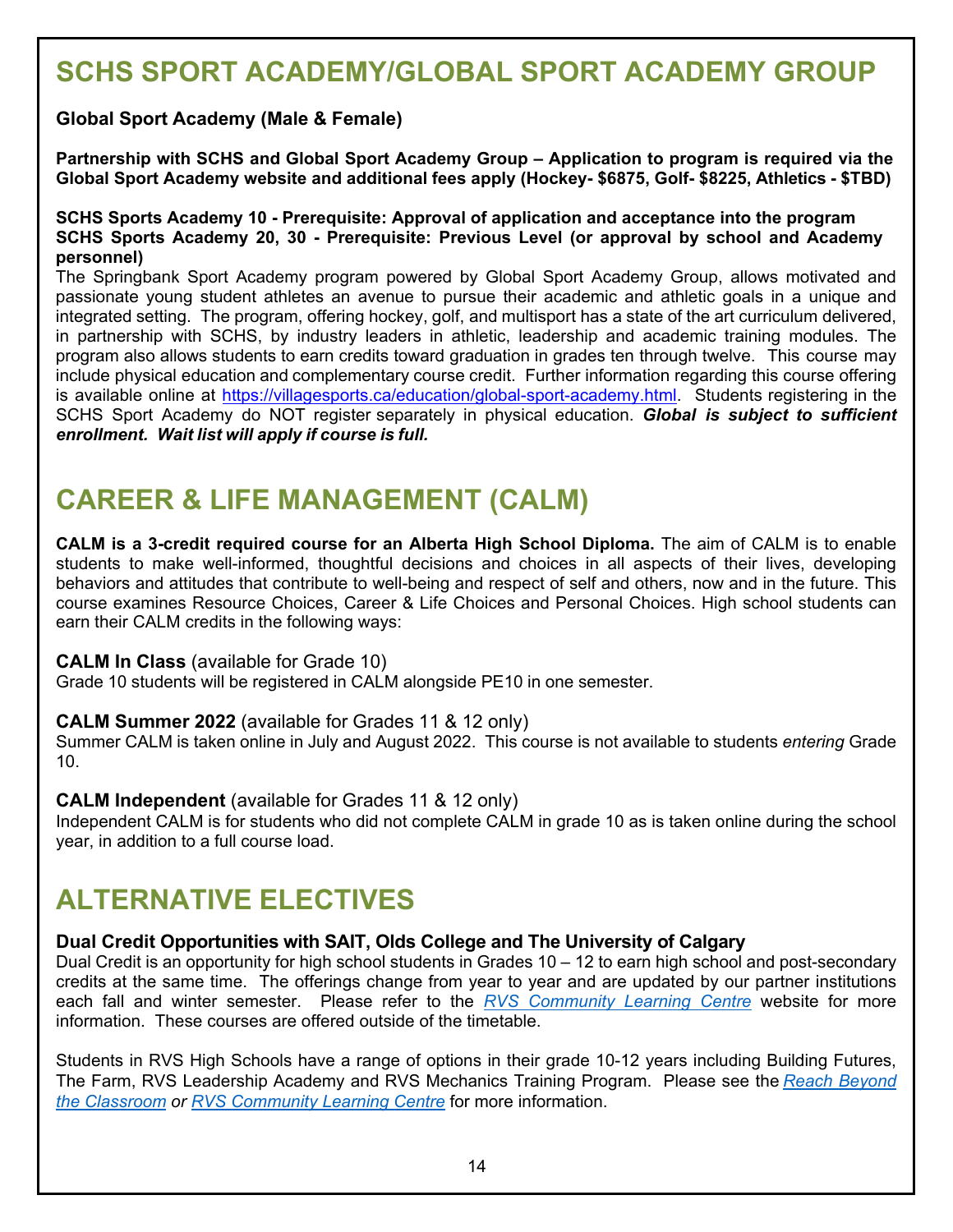# **FRENCH AS A SECOND LANGUAGE**

#### **French as a Second Language (FSL) 10 • 20 • 30**

**French 20, 30 Prerequisite – Previous Level**

#### **Additional Fee Required (French 10 • 20 - \$25.00, French 30 - \$30.00)**

French as a Second Language (FSL) is a project-based elective. The grammar and vocabulary are taught within the context of engaging themes, allowing for individual expression, through a variety of written and performancebased tasks. The courses are also designed to develop vocabulary relevant for daily communication, to acquire knowledge of French idioms, to practice and use verb tenses, and to further develop reading and speaking skills. The courses integrate all four skills: conversation, comprehension, reading and writing. In FSL courses students will develop increased confidence in understanding and communicating in French, while exploring Francophone cultures around the world.

### **FRENCH IMMERSION**

French Immersion is a program that offers students the opportunity to acquire language skills that are considerably more advanced than can be accomplished in the French as a Second Language courses. Students who enroll in the French Immersion Program at Springbank Community High School are strongly encouraged to remain in the program for their three years in high school. Students must plan to complete all requirements of the French Immersion High School Certificate. All courses will follow the Alberta Curriculum and are therefore part of the regular program leading to the Alberta High School Diploma.

#### **French Language Arts 10 • 20 • 30**

**FLA 10 Prerequisite – FLA 9**

#### **FLA 20, 30 Prerequisite – Previous Level**

#### **Additional Fee Required (FLA 10 • 20 - \$25.00, FLA 30 - \$25.00)**

This program sequence is designed for French Immersion students. The program continues to develop the student's linguistic skills. The student will develop the ability to think logically, read critically, speak knowledgeably and listen actively to increase understanding, and cultivate their written expression. This program is taken **in addition to** English Language Arts.

#### **French Social Studies 10 • 20 • 30 ES 10 Prerequisite – ES 9**

#### **ES 20 • 30 Prerequisite – Previous Level**

This program sequence is designed for French Immersion students. These courses follow the same curriculum as English Social Studies, except instruction is provided in French.

# **SPANISH LANGUAGE & CULTURE**

#### **Spanish 10 • 20 • 30**

#### **Spanish 10 Prerequisite – None**

**Spanish 20 • 30 Prerequisite – Previous Level**

#### **Additional Fee Required (Spanish 10 • 20 - \$25.00, Spanish 30 - \$30.00)**

Bienvenido a Español! Spanish Language and Culture is a project-based elective. The grammar and vocabulary are taught within the context of engaging themes, allowing for individual expression, through a variety of written and performance-based tasks. The courses are also designed to develop vocabulary relevant for daily communication, to acquire knowledge of Spanish idioms, to practice and use verb tenses, and to further develop reading and speaking skills. The courses integrate all four skills: conversation, comprehension, reading and writing. Through the Spanish Language and Culture courses, students will develop increased confidence in understanding and communicating, while exploring Spanish cultures around the world.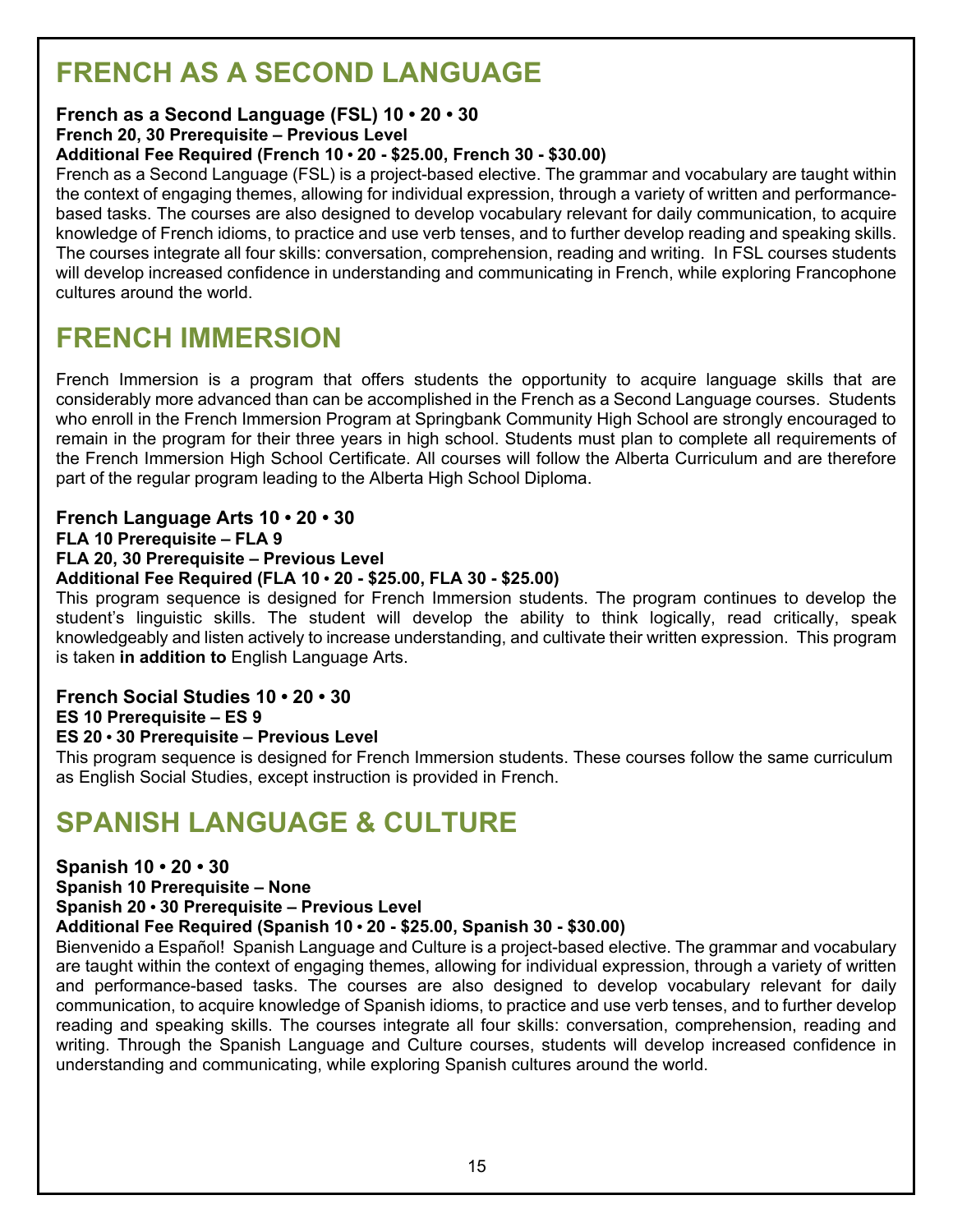# **FINE ARTS**

#### **Art 10 • 20 • 30**

**Art 10 Prerequisite – None Art 20 • 30 Prerequisite – Previous Level Additional Fee Required (\$70.00)**

This program sequence is studio-based emphasizing a variety of media and skills in which to create visual arts. Students explore the mediums of painting, print making, drawing, ceramics and sculpture and installation. Students learn the principles of art making in order to be able to express their ideas and interests to others in an aesthetically pleasing format. The program consists of three general areas of learning: Drawings, Compositions and Encounters. Students create in two dimensional media as well as three dimensional media. Art 30 is a recommended and/or accepted course for entry to many Canadian and American Universities. The skills taught are transferable to multiple career paths.



#### **Studio Art 35 (AP Art)**

#### **Additional Fee Required (\$100 course fee / \$100 exam fee)**

This is a specialized course designed for the art student who wishes to pursue further artistic study beyond Art 30. This course requires that the student be highly motivated and interested in his/her own achievement. The Studio Art course is designed to provide students with additional time and studio space to develop quality pieces for college and university portfolio requirements. It is intended to encourage individual growth and development on a highly independent level, focusing on realistic goal setting and achievement. Studio Art allows students to experience college level work in a high school environment. Please note that this course has a \$100 fee to cover materials. Students who submit a portfolio to the AP College Board pay an additional \$100 fee.

#### **Drama 10 • 20 • 30**

#### **Drama 10 Prerequisite – None Drama 20 • 30 Prerequisite – Previous Level Additional Fee Required (\$25.00)**

This program sequence includes eight distinct disciplines (movement, speech, improvisation, theatre studies, acting, theatre, technical design and directing), each with its own particular goals and study requirements. Drama provides the opportunity for a thorough introduction to the theatre experience, developing both technical and performance-based skills. Similar to all Fine Arts programs, Drama fosters personal expression and teaches the skills needed to work creatively and confidently with others.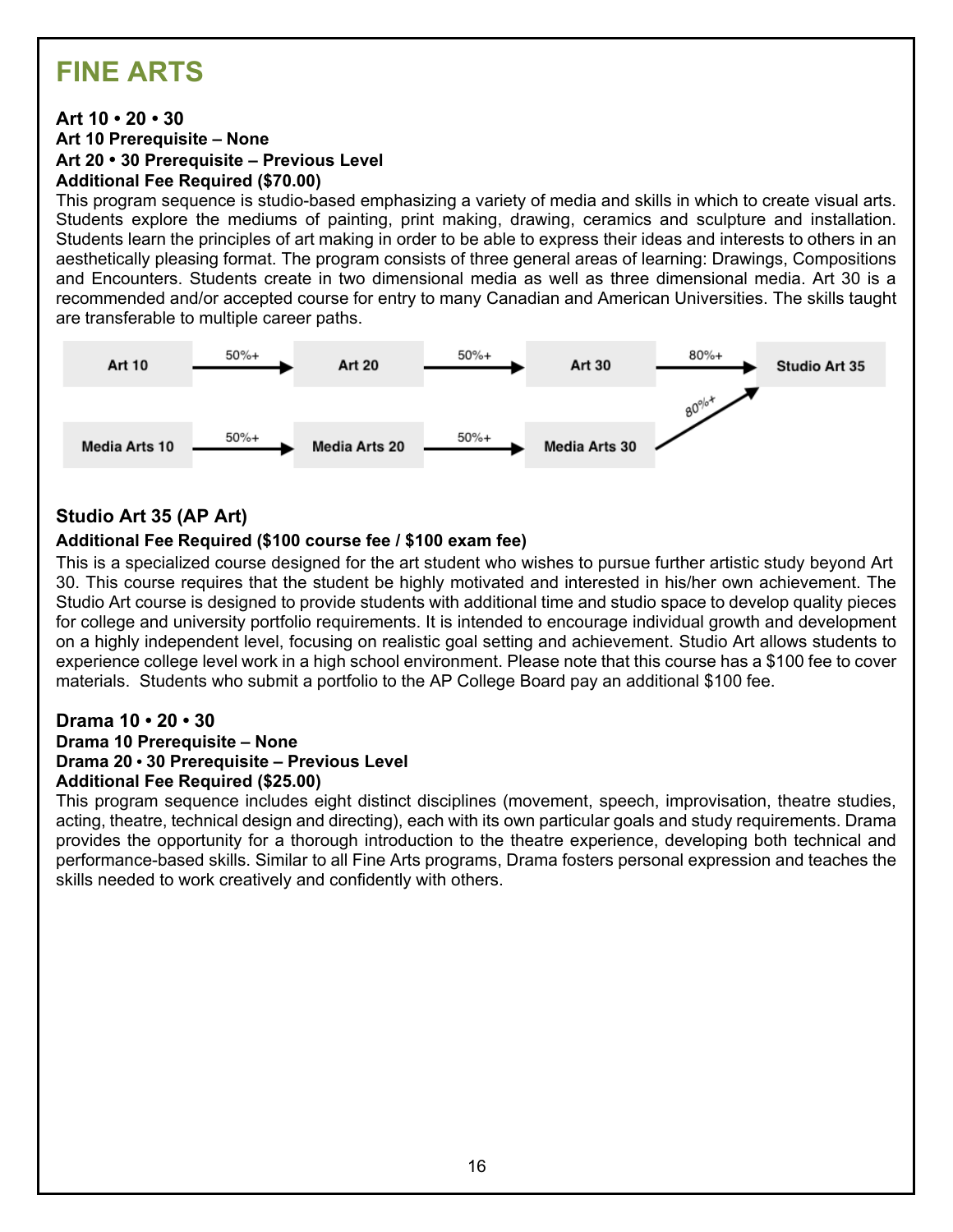#### **Theatre / Musical Theatre Program**

There are two seasons of theatre at SCHS: **Fall Mainstage** and **Spring One Acts.** Rehearsals are scheduled outside the regular bell schedule.

#### **Fall Mainstage**

The Fall Mainstage production is a full-length play or musical. Auditions are held in September and are open to all students at SCHS. Involvement in a Fall Mainstage production requires some at-home preparation such as memorization, reading and/or research. Rehearsals begin in September with performances in December.

#### **Spring One-Acts**

The Spring One-Acts are performed by those students taking Advanced Acting/Touring Theatre 15/25/35. One-act plays participate in the Springbank Performing Arts Festival and may be selected to represent SCHS at the Zone and Provincial Drama Festivals (which have associated travel costs).

#### **Advanced Acting / Touring Theatre 15** • **25** • **35**

#### **Advanced Acting / Touring Theatre 15 Prerequisite – Drama 10 and Director Approval Advanced Acting / Touring Theatre 25 • 35 Prerequisite – Previous Level**

#### **Additional Fee Required (\$50.00)**

Advanced Acting allows students to examine in depth the craft of the actor. Based on the acting criteria developed by National Theatre School, this course is for those students who are (a) actively pursuing theatre asa possible career option or, (b) are not pursuing theatre as a career but possesses the talent and drive necessaryto do so. Advanced Acting / Touring Theatre 35 students must be willing to be constructively critical of themselvesand others, to take direction and to play a variety of characters not often examined in the traditional 10-20-30 stream.

#### **Performing Arts 15** • **25** • **35**

#### **Additional Fee Required (\$40.00)**

Students in grades 10-12 who are interested in auditioning for the Fall Mainstage Production or helping out on crew are eligible to earn credit for their time. This course is scheduled outside the school day during play rehearsals. Open to all grade 10-12 students. Grade 9s are welcome to audition for the play or help on crewbut are not eligible to earn credit until grade 10.

#### **Instrumental Music (Performance Band) 10 • 20 • 30 Instrumental Music 10 Prerequisite: None Instrumental Music 20 • 30 Prerequisite: Previous Level Additional Fee Required (\$50.00)**

This program sequence develops a student's musical abilities by playing/singing, listening, reading and creating music. This program consists of three general areas of learning: **performing** – how musical skills are developed and building knowledge and awareness; **listening** – how music is understood and appreciating musicians throughout history; and **composing** – how musical compositions are created and organizing elements of music. Students will showcase their skills in a setting that encourages public performance. *This course may be scheduled outside the regular timetable if there is not sufficient enrollment.*

#### **Rock Band 10 • 20 • 30 (General Music) General Music 10 Prerequisite: None**

#### **General Music 20 • 30 Prerequisite: Previous Level**

#### **Additional Fee Required (\$25.00)**

Rock band is a course designed for students who want to develop music-making skills and music literacy using rock and pop music ensembles. It is an introductory level course where regardless of previous experience, whether new or highly proficient, is tailored to advance your current skill. Students can look forward to learning new musical instruments such as guitar, electric bass, drums, voice or keyboards. We deepen our understandings of the fundamental elements of music, group development, and techniques to produce live and recorded sounds. Project based learning including completing recorded tracks and music videos.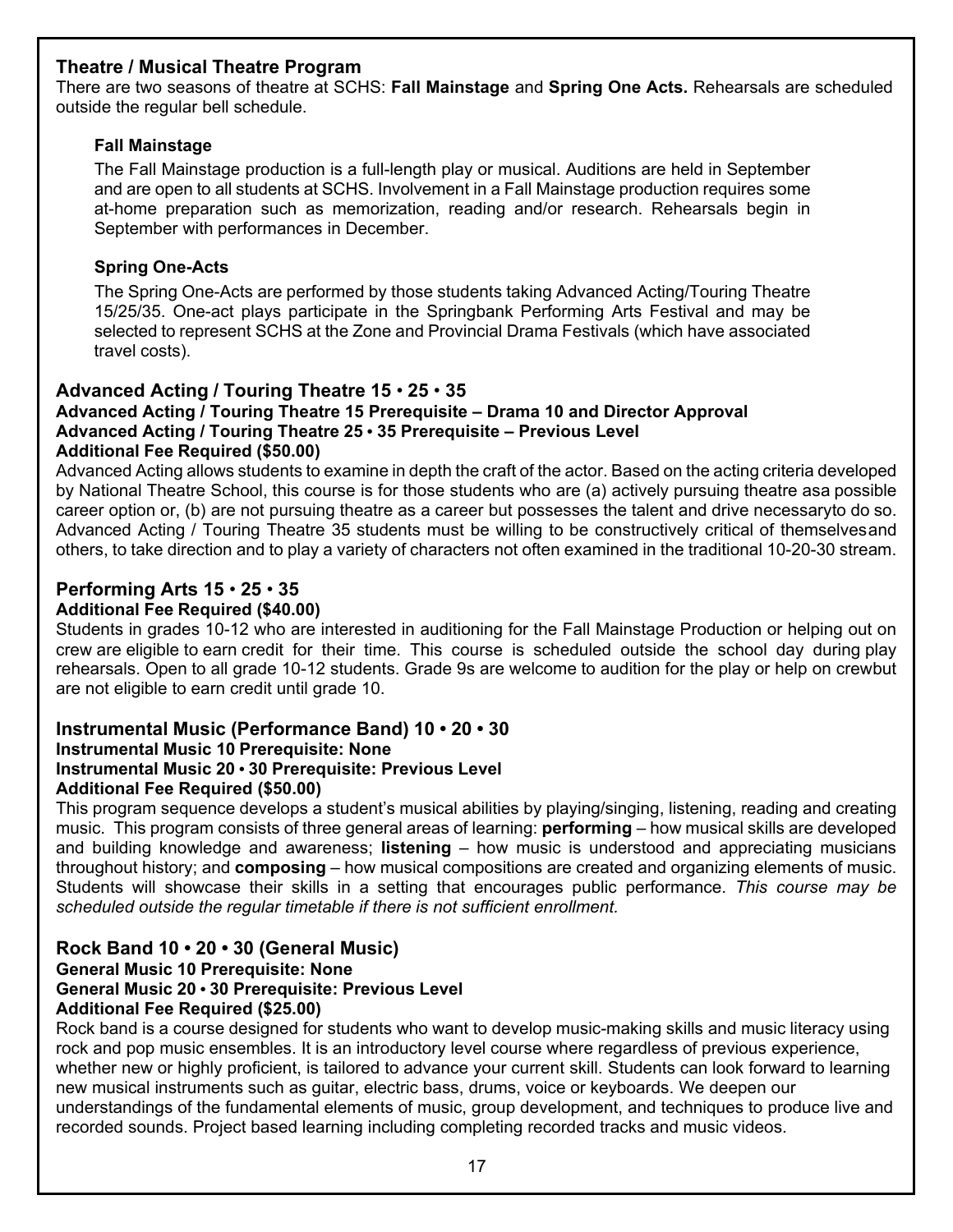# **CAREER AND TECHNOLOGY STUDIES (CTS)**

#### **Cosmetology 10 • 20**

#### **Cosmetology 10 Prerequisite – None Cosmetology 20 Prerequisite – Previous level recommended Additional Fees Required (\$150.00)**

This hands-on, creative, and interactive course dives in to the personal and professional skills related to personal grooming, dimensions of wellness, and hair design. Partnering with Delmar College, students will develop and apply their appreciation, skills, and techniques related to hair design and esthetics across a variety of contexts. Cosmetology 20 builds on skills and techniques learned in Cosmetology 10.

#### **Computer Science 10 • 20**

#### **Computer Science 10 Prerequisite – None Computer Science 20 – Previous level recommended Also available to Grade 12 students**

Students explore hardware, software and processes. This includes an introduction to the algorithm as a problemsolving tool, to programming languages in general and to the role of programming as a tool for implementing algorithms. Students are also introduced to a general programming environment in which they write simple structured algorithms and programs that input, process and output data, use some of the more basic operators and data types, and follow a sequential flow of control.

#### **Fashion Studies 10 • 20 – MDC- Fashion**

**Fashion 10 Prerequisite – None**

#### **Fashion 20 • 30 Prerequisite – Previous level recommended**

#### **Additional Fees Required (\$100.00)**

This interactive project based course will focus on the principles of fashion design, illustration and creation. Students will design, illustrate and sew a variety of fashion items including clothing,costumes or accessories. In addition, students will be introduced to studio photography to demonstrate and display their fashion items. Students will have access to sewing and photographic equipment, the fashion and photography studio space and the Adobe Creative Cloud suite of software. Students in this program will earn up to 6 CTS credits.

#### **Foods 10 • 20 • 30**

#### **Foods 10 Prerequisite – None Foods 20 • 30 Prerequisite – Previous level recommended Additional Fees Required (\$150.00)**

This program sequence expands student knowledge and understanding of the nature of food and nutrition. From the Introductory, through Intermediate and Advanced, all levels of the program work to develop the skills and techniques needed to prepare and present food as culinary art – tantalizing in form, taste, texture and arrangement. This Career and Technology Studies course is designed to be engaging, exciting and enlightening, but it is not to be taken lightly; credits require a devotion to the classroom, a respect for the environment and its members, as well as a desire to create and learn. Students in this program earn 6 CTS credits per course. Culinary field trips are part of Foods 20 and 30.

#### **Leadership 10 • 20 • 30**

#### **Leadership 10 Prerequisite – Teacher endorsement Leadership 20 • 30 Previous Level Additional Fee Required (\$25.00)**

This project-based program is ideal for students who are interested in becoming effective change agents. Students experience leadership and volunteerism through real-world projects. Students are given the opportunity to contribute to their school and community while building leadership skills for their future. Leadership is delivered through single credit CTS courses. Students earn up to 5 credits in each course, which *may be offered outside* the regular bell schedule depending on student demand.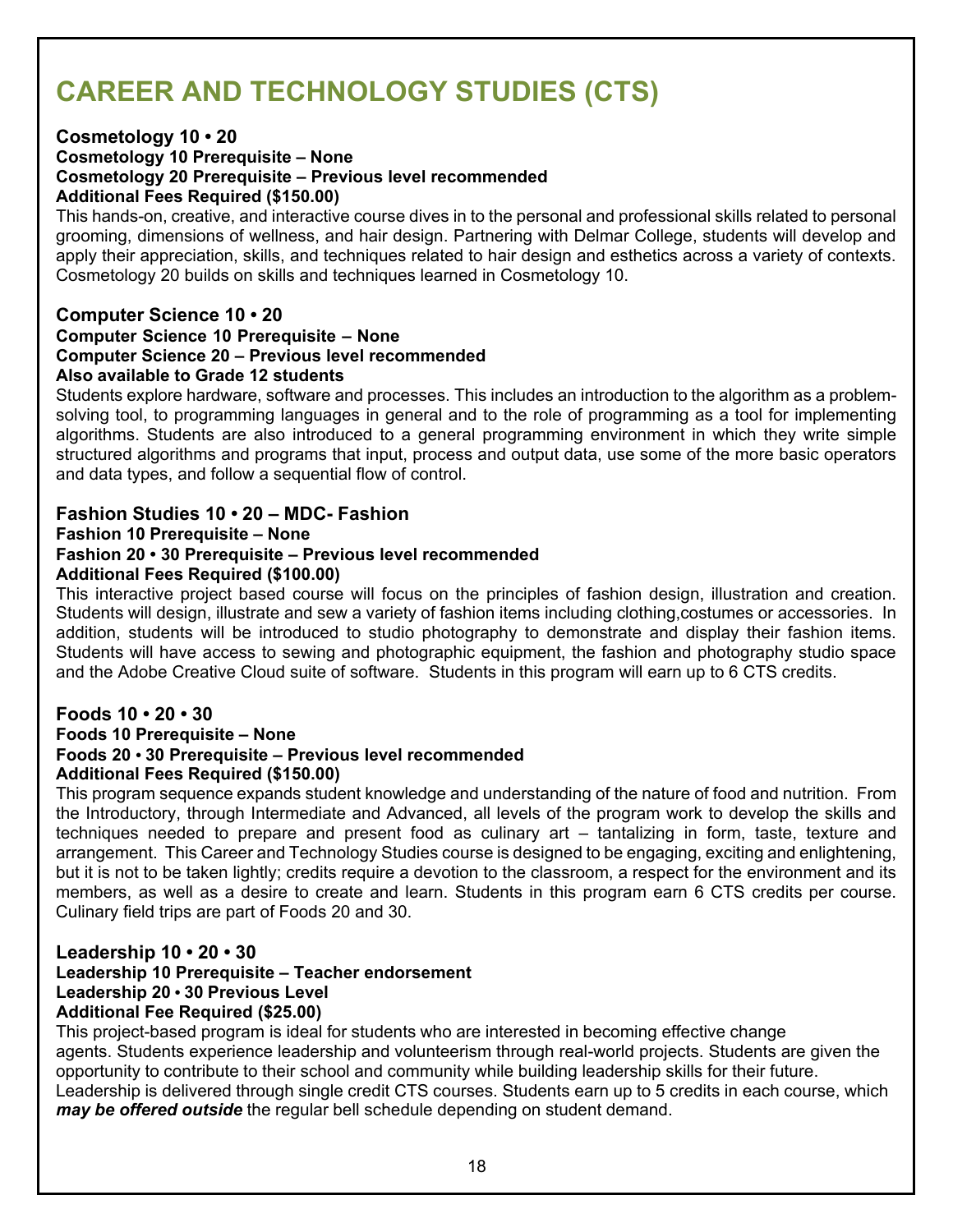#### **Media Arts 10 • 20 • 30 – MDC- Media, Design, Communication Photography • Film • Graphic Design • Digital Art Media Arts 10 Prerequisite – None Media Arts 20 • 30 Prerequisite – Previous level**

#### **Additional Fee Required (\$100.00)**

This program develops student knowledge, skills and experience in digital multimedia production including photography, graphic design, digital art, stop motion animation, and film production. It is an engaging projectbased program that challenges students to develop a portfolio of high-quality digital and physical artworks. Students registered in Media Arts will have access to a variety of professional camera, film, studio and computer equipment, as well as the entire Adobe Creative Cloud suite of software. Student choice and project management skills are encouraged and expected at the senior levels. Students at each level earn a total of 6 CTS credits in Communication Technology. Media Arts 30 course may serve as a prerequisite for the Studio Art AP 35 course.

#### **Media Arts 15 • 25 • 35 (Production Company)**

#### **Prerequisite - Media Arts 10**

This is a specialized course offering students the opportunity to create multimedia productions that showcase the learning and culture of Springbank high school. Students will use skills in photography, film making and graphic design to create multimedia productions that may include yearbook contributions, school life videos, and graphic designs showcasing school productions and events. Students who express interest in this course must have permission of the instructor and have completed Media Arts 10. This course is offered outside of the timetable and may require time outside of school hours. It may be taken concurrently with Media Arts 20, 30.

#### **Robotics 10 Also available to Grade 11 & 12 students Additional Fee Required (\$110)**

Students will develop an understanding of robots and how they work. They will learn about basic robot functions. Students will also build a basic understanding of computer programming. Students will do this in groups, working collaboratively with each other to solve problems and compete in classroom and real word robot challenges. Modules may include: DES1020: Design Process, ELT1130: Robotics 1, ELT1140: Robotics Applications 1, CSE1010: Computer Science 1 and CSE1240: Robotics Programming 1

#### **Robotics 20 Prerequisite Robotics 10 Additional Fees Required (\$110)**

This course is a model based course introducing the concepts and application of mechatronics. Upon completion of the course, the students will have an understanding of how to assemble their robotics platform, read the schematics, and program a vehicle to perform basic navigational algorithms. The class will also have the opportunity to enter some off campus competitions.

#### **Woodshop 10**

#### **Additional Fees Required (\$150.00)**

#### **Also available to Grade 11 & 12 students**

This course will be offered outside the timetable either before school or after school at SCHS and Springbank Middle School. Students in this course will develop basic hand tool and production skills to transform common building materials safely into useful products. They will also examine common building systems and develop basic skills related to building a simple model or full-size system/structure.

Courses Offered: CON1010 –Construction/Tools and Materials, CON1070 –Building Construction, FAB1010 –Fabrication/Tools and Materials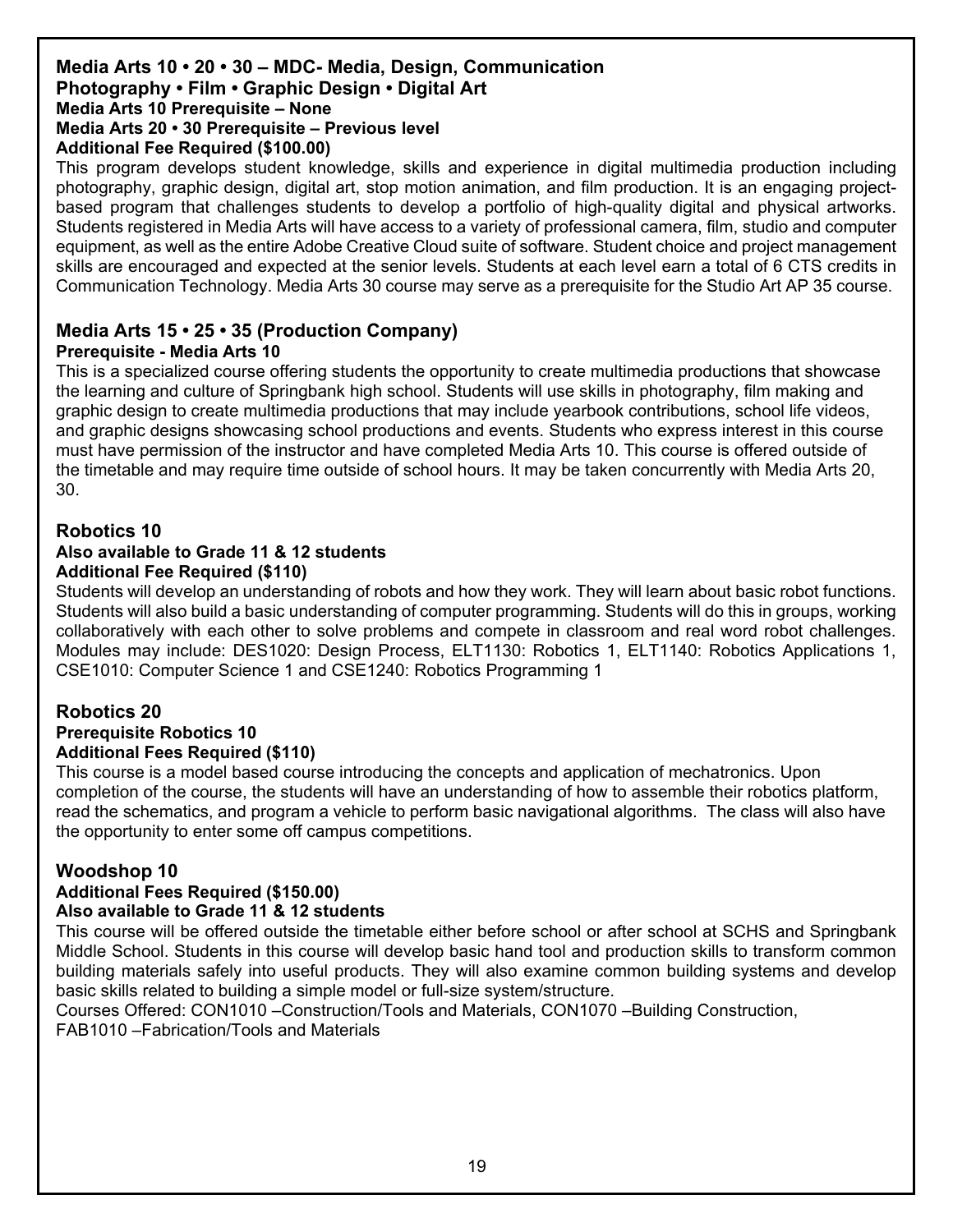# **OFF CAMPUS EDUCATION**

RVS Off Campus Education programs allow students to complement their classroom studies with practical experience obtained in the workplace. They are innovative "partnerships" between the school and the community which the community, the world of work and the school, to all become a part of the learning environment. Courses consist of a minimum of 25 hours per credit at a work station offering 3 to 10 credits per course taken. The programs offered include Work Experience, Career Transitions, Career Internship, Registered Apprenticeship Program and the Green Certificate program. Off Campus Education programming in RVS is offered through concurrent registration at the RVS Community Learning Centres.

#### **Workplace Safety**

Students enrolled in off campus programming have mandatory training in workplace safety learning about policies and procedures in place to ensure their safety and health within a workplace. Training includes hazard identification and control according to government standards and ongoing safety training and education programs offered to students. **HCS 3000 – Workplace Safety Systems** is a prerequisite course for the first offcampus education program taken by a student. It is a one-credit module of Career & Technology Studies acquired before any work experience credits may be given.

#### *Workplace Practicum*

Students enrolled in Workplace Practicum are part of the Knowledge and Employability program (K&E). The courses are intended to provide students with opportunities to experience success and become well prepared for employment, further studies, active citizenship and lifelong learning. K&E courses include and promote workplace standards for academic, occupational and employability skills:

- $\triangleright$  practical applications through on- and off-campus experiences and/or community partnerships
- $\triangleright$  career development skills for exploring careers, assessing career skills and developing a careerfocused portfolio
- $\triangleright$  interpersonal skills to ensure respect, support and cooperation with others at home, in the community and at the workplace.

Workplace Practicum is the foundation of a K&E student's programming. Students are required to successfully complete two to three placements. A minimum of 200 hours is needed for each placement. This translates into 10 credits for each occupational course. *Workplace Practicum = Job Preparation*

#### **Work Experience Education**

Students enrolled in the Work Experience Program are part of the regular High School Program. They can register in Work Experience 15, 25, or 35 for 3 to 10 credits. Each Work Experience course is time based; one credit for every 25 hours worked. The courses allow students to gain practical experience as they apply and expand their knowledge, skills and attitudes in contexts that will assist them in making wise decisions regarding their future education, training and employment upon leaving senior high school and allow for the smooth transition from school to work and/or post-secondary institutions. *Work Experience = Career Exploration*

#### **Green Certificate Program**

The Green Certificate Program is a joint program between Alberta Agriculture and Alberta Education. This series of agricultural credit courses is based on Agriculture, Food and Rural Development's Green Certificate. It offers 11 courses in seven primary agricultural specializations. Popular courses in RVS include Equine, Cow/Calf, Feed lot, Sheep, and Field Crop. AGR3000 is the prerequisite for this program.

*Green Certificate Program = Agricultural Specialization Certification*

#### **Registered Apprenticeship Program (RAP)**

The Registered Apprenticeship Program is a way for a high school student to become an Apprentice and gain credits towards both an apprenticeship program and a high school diploma at the same time. RAP is a "realworld" program, so students are regular paid employees. There are more than 49 apprenticeship trades and crafts in Alberta. Students are responsible for arranging a job placement and registering with Alberta Apprenticeship. Consultation with the Off Campus Coordinator is required before a student may register in this course. *Registered Apprenticeship = Career Training*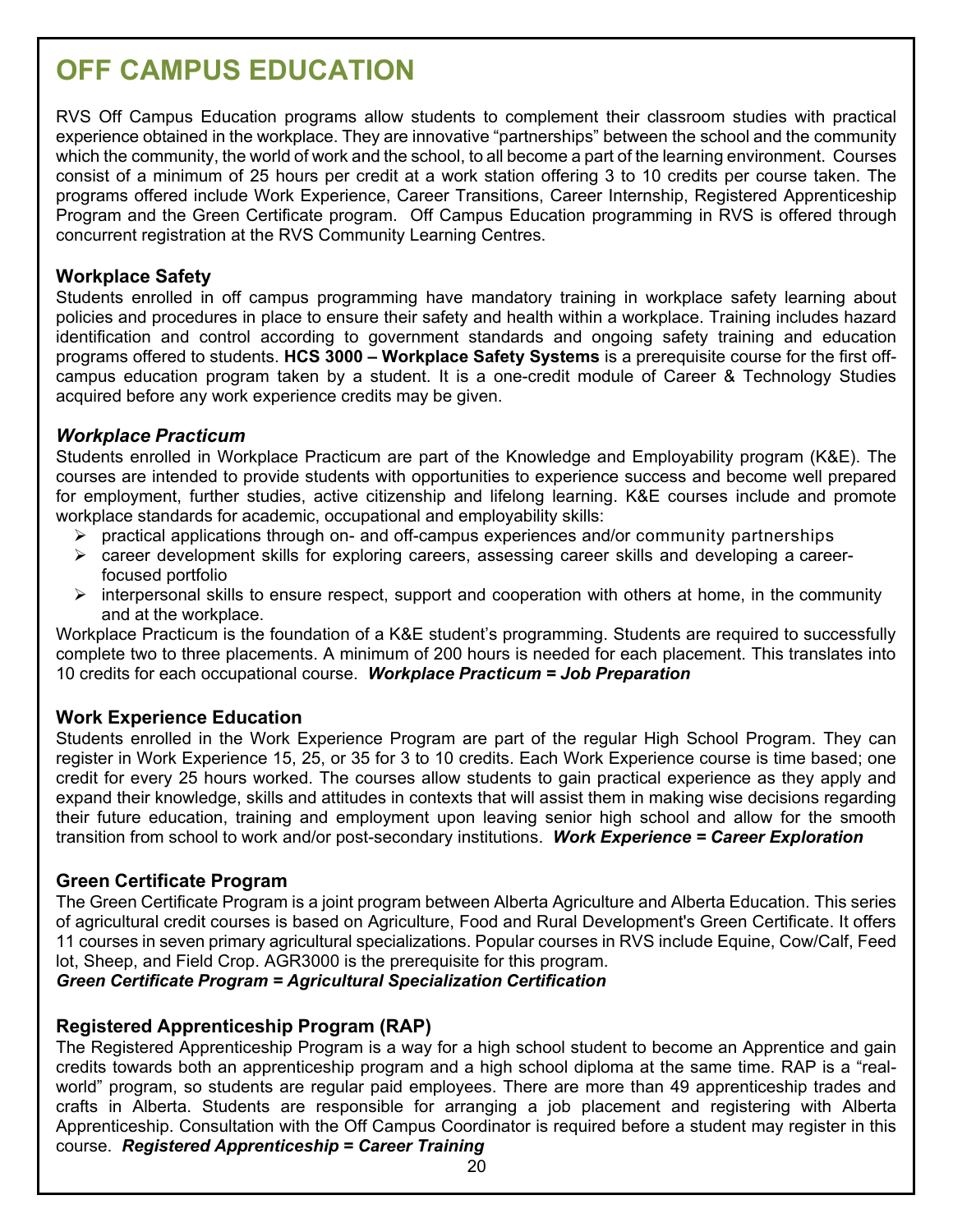| SCHS 2022-2023 HIGH SCHOOL COURSE OFFERINGS |           |                                        |          |                                        |           |                    |     |  |
|---------------------------------------------|-----------|----------------------------------------|----------|----------------------------------------|-----------|--------------------|-----|--|
| <b>GRADE 10</b>                             | <b>CR</b> | <b>GRADE 11</b>                        | CR       | <b>GRADE 12</b>                        | <b>CR</b> | <b>ADVANCED</b>    | CR. |  |
| English 10-1, 10-2 or 10-4                  | 5         | English 20-1, 20-2 or 20-4             | 5        | English 30-1, 30-2 or 30-4             | 5         |                    |     |  |
| Reading 15/English 10 Cohort                | 10        |                                        |          |                                        |           |                    |     |  |
| French LA 10-1                              | 5         | French LA 20-1                         | 5        | French LA 30-1                         | 5         |                    |     |  |
| Social 10-1, 10-2 or 10-4                   | 5         | Social 20-1, 20-2 or 20-4              | 5        | Social 30-1, 30-2 or 30-4              | 5         |                    |     |  |
| French Social 10-1                          | 5         | French Social 20-1                     | 5        | French Social 30-1                     | 5         |                    |     |  |
|                                             |           | Pre-Calc 20-1                          | 5        | Pre-Calc 30-1                          | 5         | Math 31 (Calculus) | 5   |  |
| Math 10C                                    | 5         | Math 20-2                              | 5        | Math 30-2                              | 5         |                    |     |  |
| Math 15/10C Cohort                          | 10        |                                        |          |                                        |           |                    |     |  |
| Math 10-3, 10-4                             | 5         | Math 20-3                              | 5        | Math 30-3                              | 5         |                    |     |  |
| Science 10, 10-4                            | 5         | Science 20                             | 5        | Science 30                             | 5         |                    |     |  |
|                                             |           | Chemistry 20                           | 5        | Chemistry 30                           | 5         |                    |     |  |
|                                             |           | Physics 20                             | 5        | Physics 30                             | 5         |                    |     |  |
|                                             |           | Biology 20                             | 5        | Biology 30                             | 5         |                    |     |  |
| Science 14                                  | 5         | Science 24                             | 5        |                                        |           |                    |     |  |
| Physical Ed 10/<br>CALM(Competitive)        | 6         | Physical Ed 20 (Competitive)           | 5        | Physical Ed 30 (Competitive)           | 5         |                    |     |  |
| Physical Ed 10/CALM<br>(Non-Competitive)    | 6         | Physical Ed 20<br>(Non-Competitive)    | 5        | Physical Ed 30 (Non-<br>Competitive)   | 5         |                    |     |  |
| Advanced Acting 15                          | 5         | Advanced Acting 25                     | 5        | Advanced Acting 35                     | 5         |                    |     |  |
| Art 10                                      | 5         | Art 20                                 | 5        | Art 30                                 | 5         | Studio Art 35 AP   | 3   |  |
| Computer Science 10                         | 5         | Computer Science 20                    | 5        | Computer Science 20                    | 5         |                    |     |  |
| Drama 10                                    | 5         | Drama 20                               | 5        | Drama 30                               | 5         |                    |     |  |
| Cosmetology 10                              | 3         | Cosmetology 20                         | 3        | Cosmetology 20                         | 3         |                    |     |  |
| <b>Fashion Studies 10</b>                   | 3         | <b>Fashion Studies 20</b>              | 3        | <b>Fashion Studies 20</b>              | 3         |                    |     |  |
| Foods 10                                    | 6         | Foods 20                               | 6        | Foods 30                               | 6         |                    |     |  |
| French 10 (FSL)                             | 5         | French 20 (FSL)                        | 5        | French 30 (FSL)                        | 5         |                    |     |  |
| Rock Band 10 (General Music)                | 5         | Rock Band 20 (General Music)           | 5        | Rock Band 30 (General Music)           | 5         |                    |     |  |
| Instrumental Music 10 (Band)                | 5         | Instrumental Music 20 (Band)           | 5        | Instrumental Music 30 (Band)           | 5         |                    |     |  |
| Leadership 10                               | 5         | Leadership 20                          | 5        | Leadership 30                          | 5         |                    |     |  |
| Learning Strategies 10                      | 3         | Learning Strategies 20                 | 3        | Learning Strategies 30                 | 3         |                    |     |  |
| Media Arts 10                               | 6         | Media Arts 20                          | 6        | Media Arts 30                          | 6         |                    |     |  |
| Media Arts 15                               | 3         | Media Arts 25                          | 3        | Media Arts 35                          | 3         |                    |     |  |
| <b>Outdoor Education</b><br>10(Wildlife)    | 5         | Outdoor Education 10 &<br>20(Wildlife) | 5        | Outdoor Education 10 &<br>20(Wildlife) | 5         |                    |     |  |
|                                             |           | Contemporary Western<br>Philosophy 20* | 3        | Contemporary Western<br>Philosophy 20  | 3         |                    |     |  |
|                                             |           | Philosophies of<br>Man 30              | 3        | Philosophies of<br>Man 30              | 3         |                    |     |  |
|                                             |           | General Psychology 20                  | 3        | General Psychology 20                  | 3         |                    |     |  |
|                                             |           | Experimental Psychology 30             | 3        | Experimental Psychology 30             | 3         |                    |     |  |
|                                             |           | Applied Sociology 30                   | 3        | Applied Sociology 30                   | 3         |                    |     |  |
| Robotics 10                                 | 5         | Robotics 10 or 20                      | 5        | Robotics 20                            | 5         |                    |     |  |
| Spanish 10                                  | 5         | Spanish 20                             | 5        | Spanish 30                             | 5         |                    |     |  |
| Global Sport Academy 10                     | $5 - 10$  | Global Sport Academy 20                | $5 - 10$ | Global Sport Academy 30                | $5-8$     |                    |     |  |
| Sports Medicine 10                          | 5         | Sports Medicine 10 & 20                | 5        | Sports Medicine 10, 20 & 30            | 5         |                    |     |  |

#### **Courses offered outside of the timetable**

| <b>GRADE 10</b>                   | <b>GRADE 11</b>              | <b>GRADE 12</b><br>. .                             |
|-----------------------------------|------------------------------|----------------------------------------------------|
| Arts<br>Performing.<br>1 L<br>ں ا | $\sim$<br>Performing Arts 25 | $\Omega$<br>ా Arts పం<br>`orming , .<br>Dart<br>미네 |